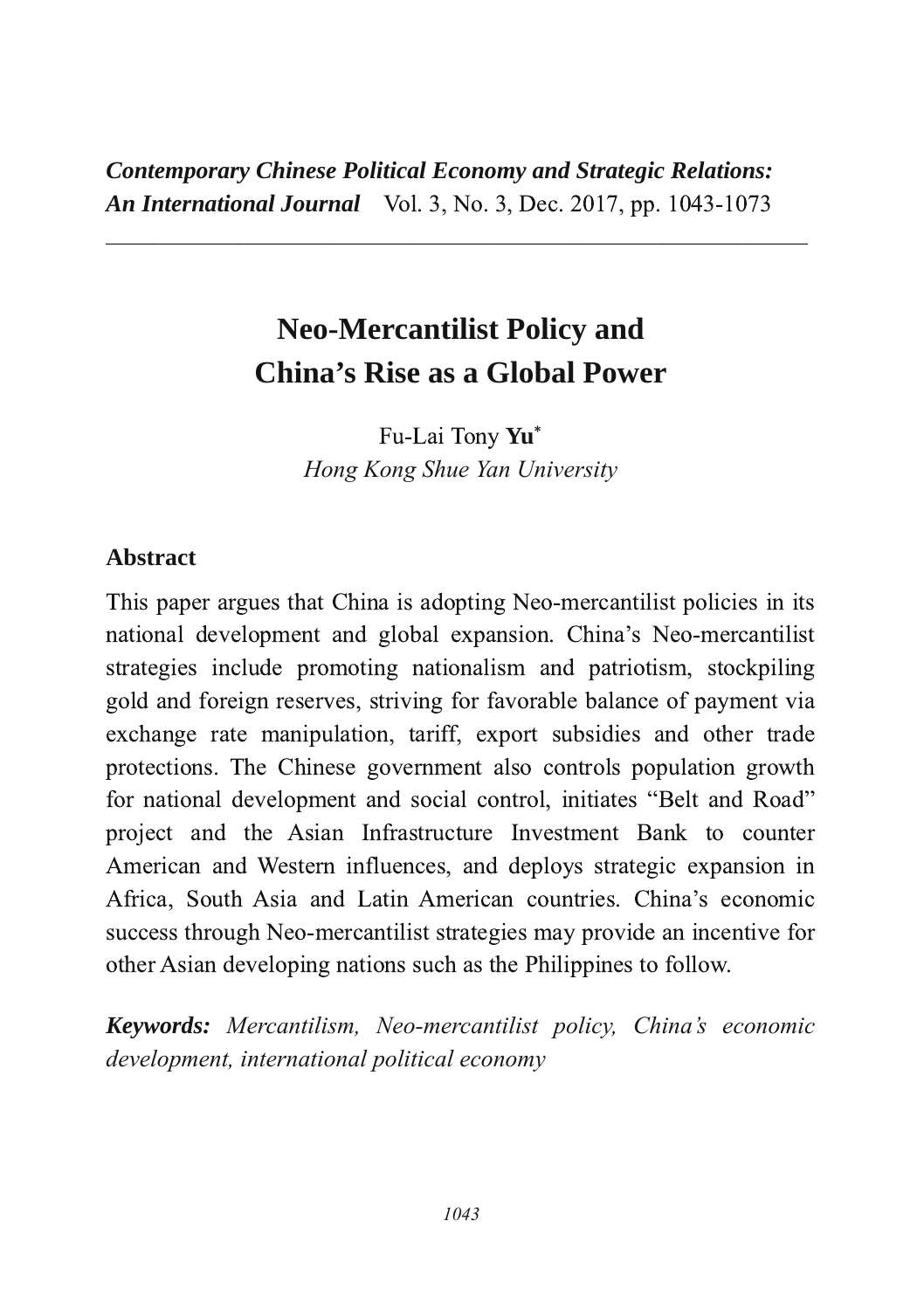## **1. Introduction**

China pursuing Neo-mercantilist policy in global expansion is generally known (Beeson, 2009; Ayittey, 2010; Atkinson, 2011; Zhang, 2016). In particular, Hawkin (2005) argues that China's economic development strategy is a new version of Mercantilism. Likewise, Beeson (2009) observes that "China is actively embracing elements of Neomercantilism and state interventionism" in international economic affairs. Verma (2016: 5) comments that "China is the modern world's most successful Mercantilist state". Ayittey (2010) even regards China's involvement in Africa as "Chopsticks Mercantilism". Though there are numerous commentaries on Chinese Mercantilism, an in-depth study on China's Neo-mercantilist policy in its national development and global expansion is lacking. This study fills this gap. This paper starts with an introduction of the doctrine of Mercantilism, and is followed by a comprehensive account of China's Neo-mercantilist policies in its national development. The last section will summarize the arguments.

## **2. The Doctrine of Mercantilism**

The term "Mercantilism" was coined by Victor de Riqueti, marquis de Mirabeau in 1763, and was popularized by Adam Smith in 1776 (Verma, 2016). Mercantilism is an economic and political doctrine developed in Western European countries between 1500 and 1800 in which statesmen, policymakers and merchants seek to increase wealth through state action. According to *Encyclopedia Britannica*, Mercantilism is described as "economic theory and practice common in Europe from the 16th to 18th century that promoted governmental regulation of a nation's economy for the purpose of augmenting state power at the expense of rival national powers". Similarly, McCusker (year unknown) defines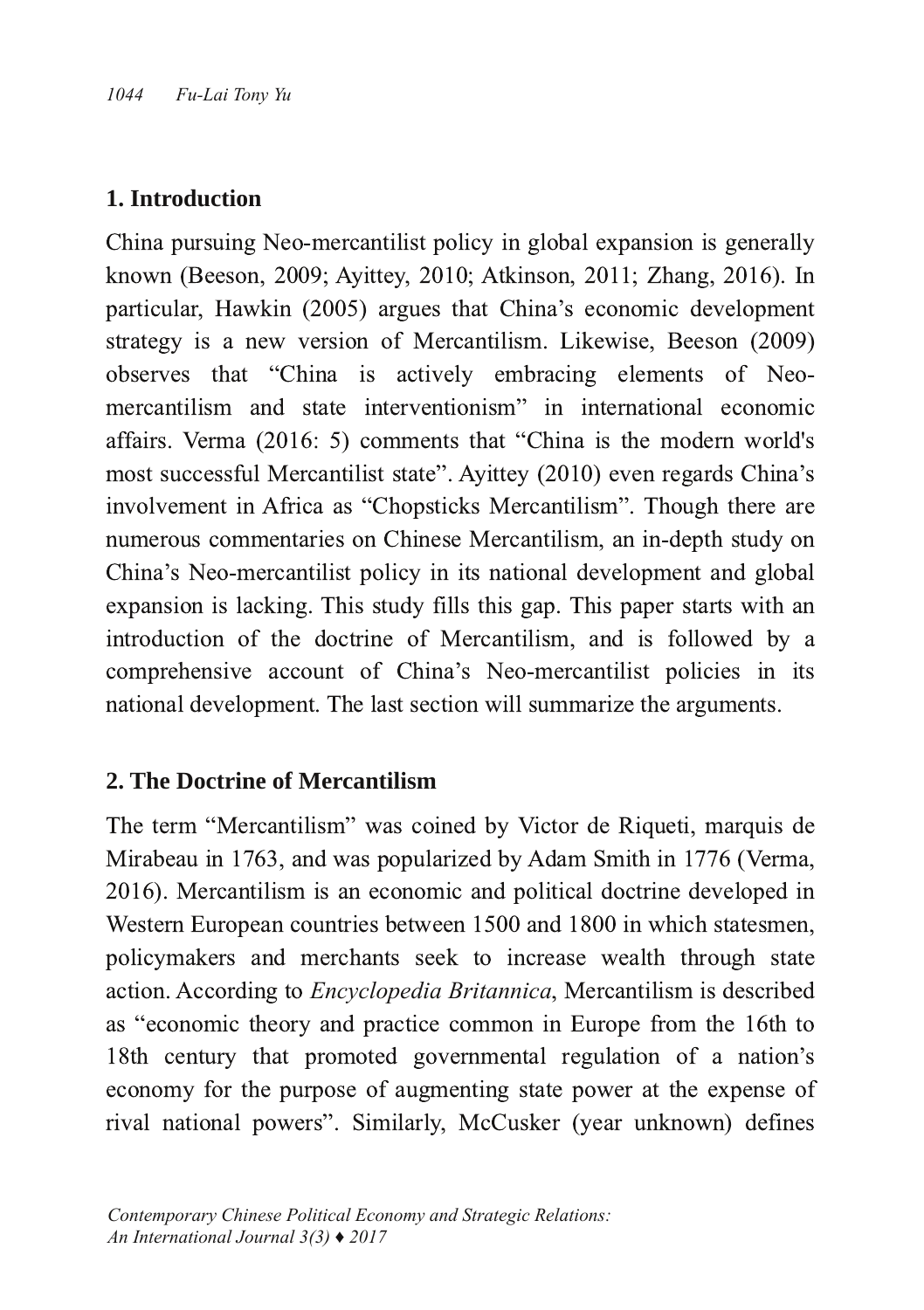"Mercantilism as a set of policies, regulations and laws, developed over the sixteenth through the eighteen centuries, to support the rising nation states of Atlantic Europe by subordinating private economic behavior to national purposes". It can be said that Mercantilism is a national policy of building up a wealthy country via strong state and armed forces. In a seminal work entitled *Mercantilism*, Heckscher (1935) reports in detail how Western European nations (especially France, England, the Netherlands and Spain) pursued Mercantilist policies during the 16th to 18th centuries.

# *2.1. Nationalism*

Mercantilism is often viewed as economic nationalism for the purpose of building a wealthy and powerful state (LaHaye, 2008). In Rees' view (1929: 561), "Mercantilism was the economic expression of the militant nationalism which sprang out of the social and political changes of the sixteenth century". Mercantilists believe that without a strong central government, the society would revert to the dark age of feudal period. It follows that "the balance in society must be tipped in favor of the central government in order to avoid such a sorry fate. The interests of business and workers were secondary; everything had to be channeled to the interests of the nation. In pursuit of the common good, the nation must come first." (McCusker: year unknown) For example, in 1549, England imposed "Political Lent" in order to preserve cattle for supporting team of seafaring men. During the Lent period, people were forbidden by law to eat meat to ensure sufficient supply of meat for sailors and armed forces.

For Mercantilists, wealth and prosperity were a zero-sum game in global competition (McCusker, 1996: 339). One country can increase its wealth only at the expense of another and "no profit whatever can possibly be made at the expense of another" (Montaigne, 1580).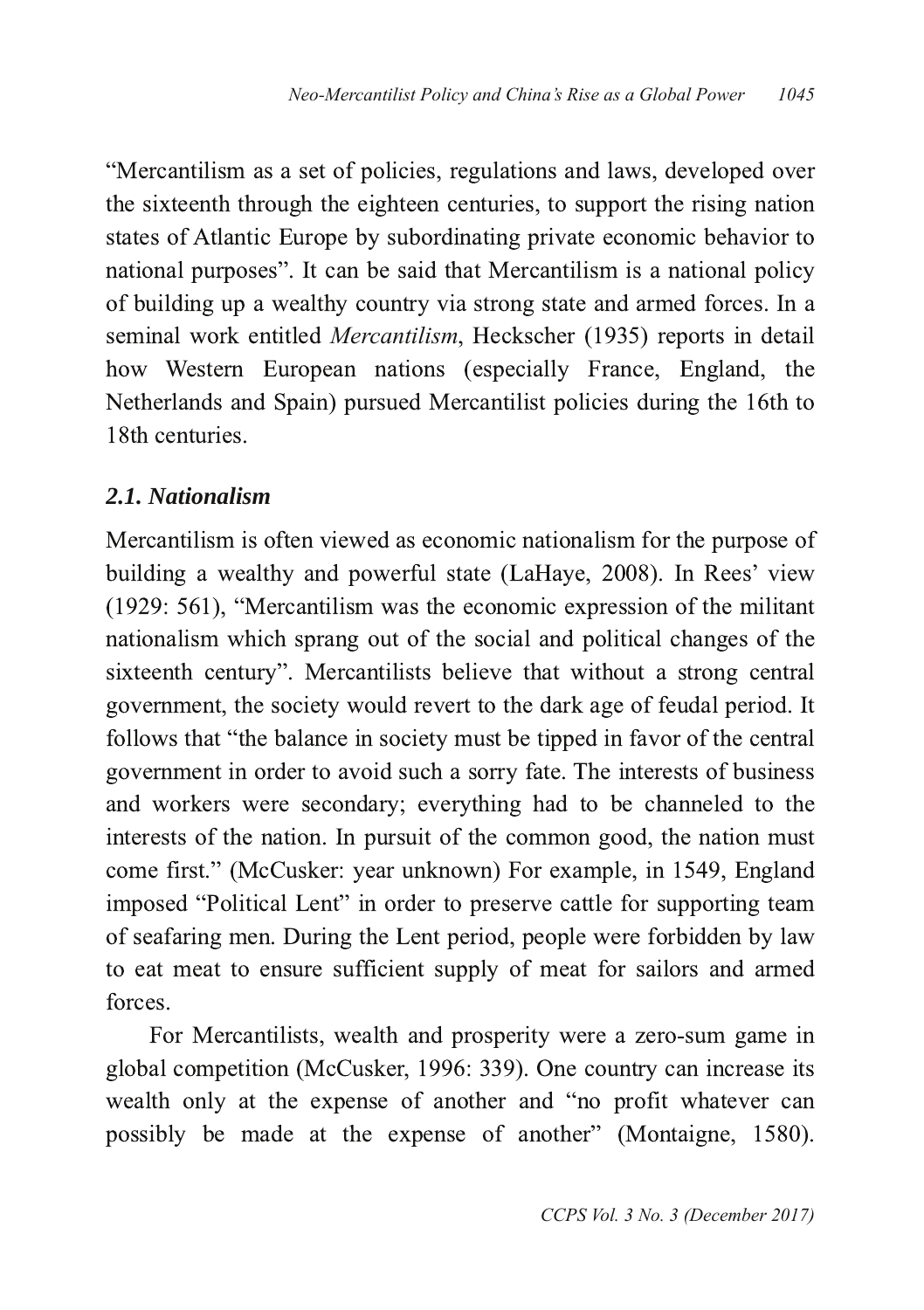Mercantilist policies "sought to strengthen one state economically and politically to the disadvantage of others" (Magnusson, 1994: 4).

# *2.2. Bullionism*

Mercantilist thinkers believe that a strong and healthy nation is measured by the amount of precious metal (gold and silver) which it possesses. Philipp von Hörnigk (1684), a German civil servant and one of the founders of Cameralism, sets out his Mercantilist view on precious metals in 1684 as below:

Gold and silver once in the country, whether from its own mines or obtained by industry from foreign countries, are under no circumstances to be taken out for any purpose.

With a large volume of gold and silver reserves, the country would be able to acquire goods and services that might be needed to win in the international conflicts which are inevitable in international conflicts (Ebeling, 2016).

# *2.3. Favorable Balance of Trade*

Mercantilists believe that a favorable balance of trade is needed to obtain precious metals. To obtain a favorable balance of trade, a nation must achieve economic self-sufficiency. Those who founded new industries should be rewarded by the state. Agriculture should be carefully encouraged. Farming does not only prevent imports of food and raw materials, but also provides a base for taxation. Most importantly, commerce should be regulated to produce a favorable balance of trade. Mercantilists argue that the nation can be benefited from trade if the value of goods imported from other countries is minimized and the value of goods exported to other countries is maximized. Hence, Mercantilists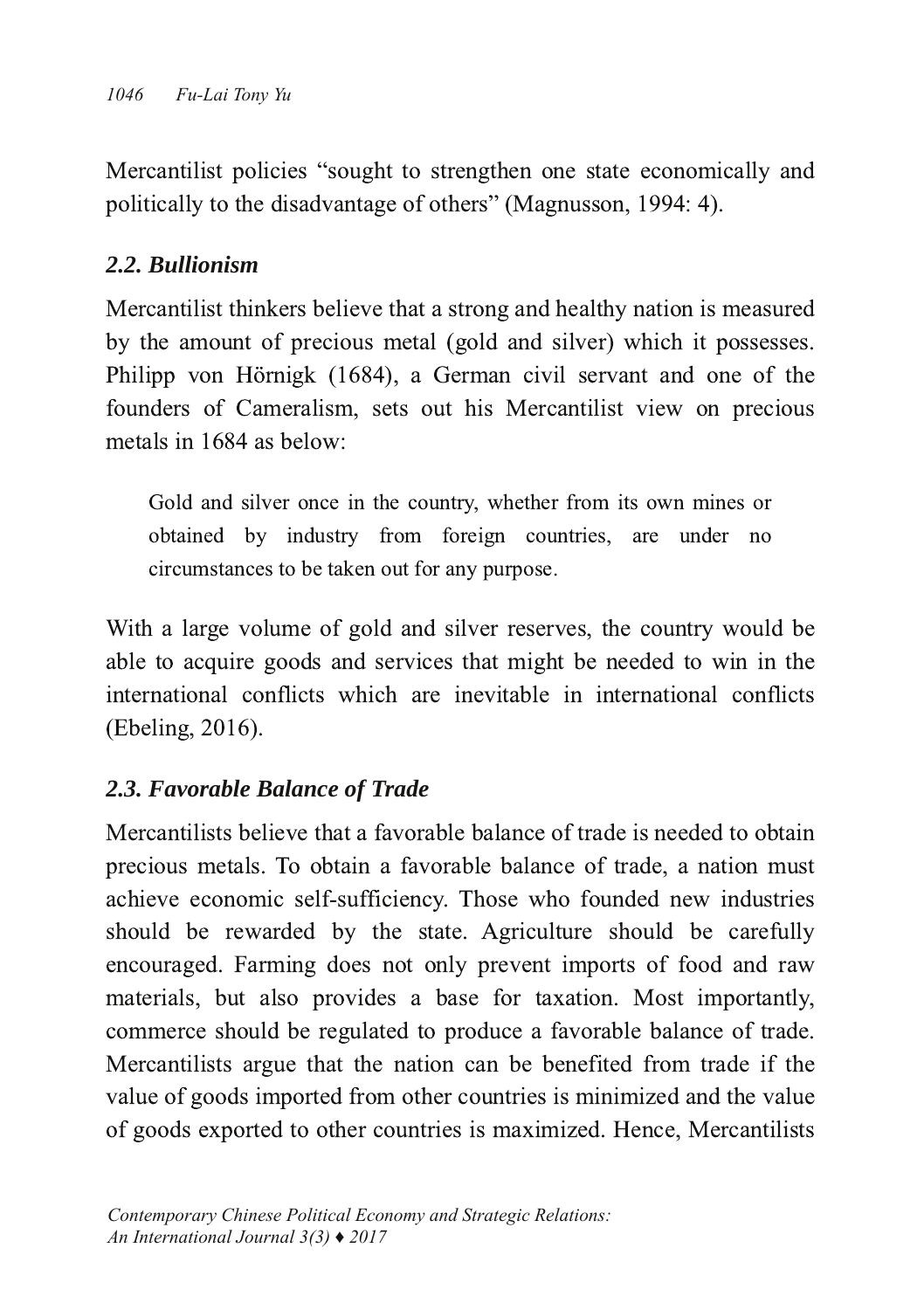argue for the government to control and ensure a "positive" balance of trade. Tariffs should be high on imported manufactured goods and low on imported raw materials. Monopoly grants can be adopted to restrict competition. Import of luxury goods are to be avoided because such consumptions take money (gold and silver) out of the economy.

# *2.4. On Population*

For Mercantilists, population is an important asset. As Eli Heckscher  $(1935,$  volume 2: 158) observes, countries in the Mercantilist period possess "an almost frantic desire to increase population". A large population size is considered to be an essential in building up economic and political power of a country. Population should be increased by methods such "as (a) placing various disabilities on celibates; (b) encouraging marriages directly; (c) encouraging fertility; (d) making punishment for illegitimate births less severe or abolishing such punishment entirely; and (e) encouraging immigration and preventing emigration" (Strangeland, 1901: 123-137). Furthermore, population must be a pool of hardworking labor. In England, the Act for the Relief of the Poor (1597) punishes all lazy people. "Poor Laws" was passed in 1601 to move paupers towards "correction". The Act provides poorhouses for the disabled poor, House of Industry for the abled poor, apprenticeship for pauper children, and correction or prison for the idle poor and vagrants.

# *2.5. On Colonization*

Mercantilists calls for the "mother country" to possess colonies around the world. The sovereign state can have full control of useful resources and raw materials in its colonies that are essential for the sovereign state to boost economic growth and wage war with other nations.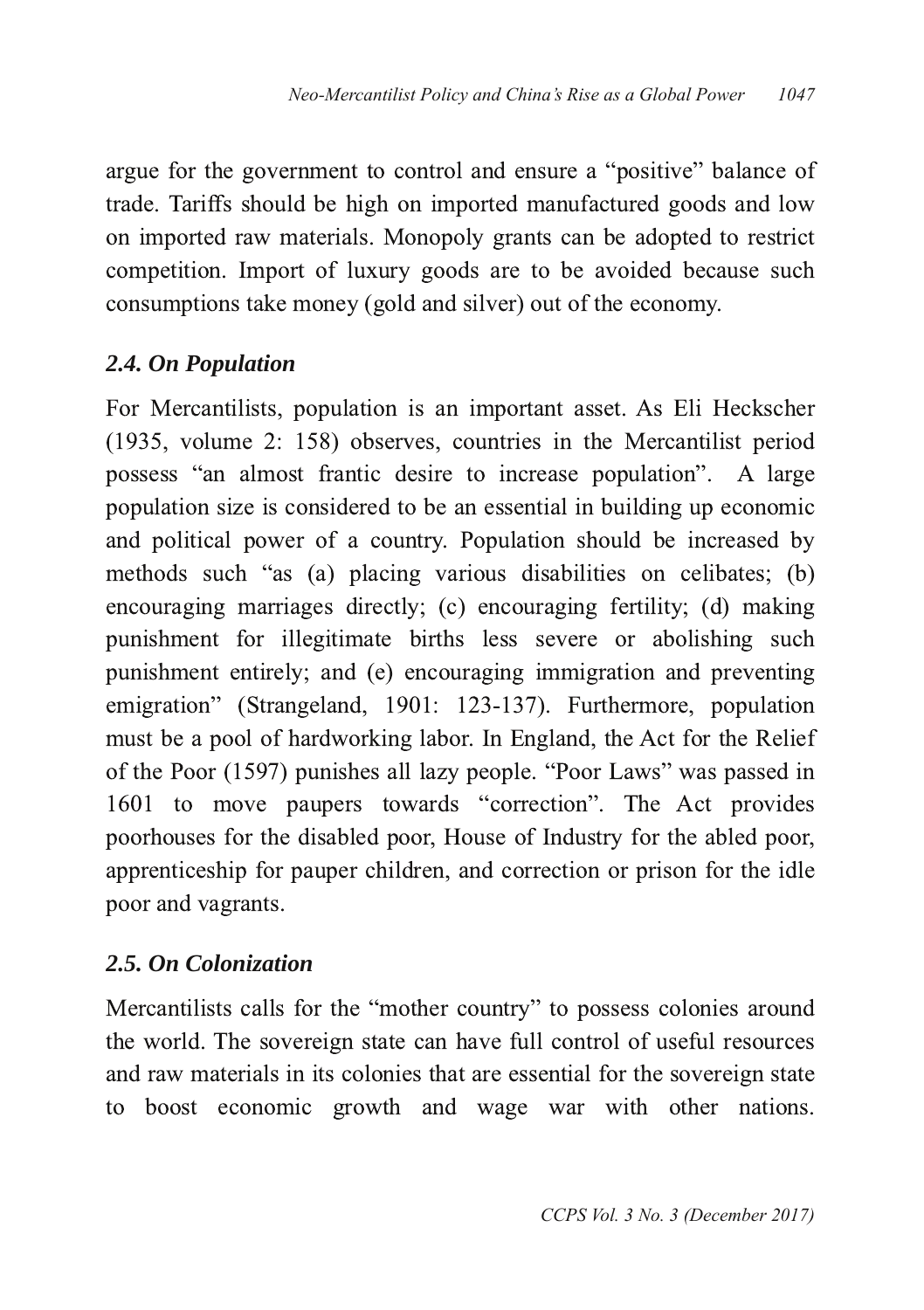Furthermore, colonial territories must be made subservient to the "mother country". For instance, the British government attempted to make her colonies to depend on the "mother country" for manufactured finished goods in exchange for colonial raw materials. It also assured that the "mother country" could make a net gain from the colonies (Ebeling, 2016). Between 1651 and 1673, the English Parliament passed four Navigation Acts to ensure the proper trade balance. The acts declared the following:

- Only English or English colonial ships carried cargo between imperial ports.
- Certain goods including tobacco, rice, and furs, were prohibited from shipment to foreign nations except through England or Scotland.
- The English Parliament would pay "bounties" to Americans who produced certain raw goods, while raising protectionist tariffs on the same goods produced in other nations.
- $\bullet$  Americans could not compete with English manufacturers in largescale manufacturing.

To sum up, Mercantilist thought arises between the 16th and 18th centuries when each nation attempts to build a wealthy and powerful state. The pragmatic principles of Mercantilism fit into the needs of the kings, government officials and merchants at that time. Mercantilism has been modified and adapted through the passing of time. In history, Asian nations which successfully adopted Neo-mercantilism are Meiji Japan during 1868-1912<sup>1</sup>, the three Asian Newly Industrialized Economies (South Korea, Taiwan and Singapore) during the 1960s, and contemporary China in the era of globalization.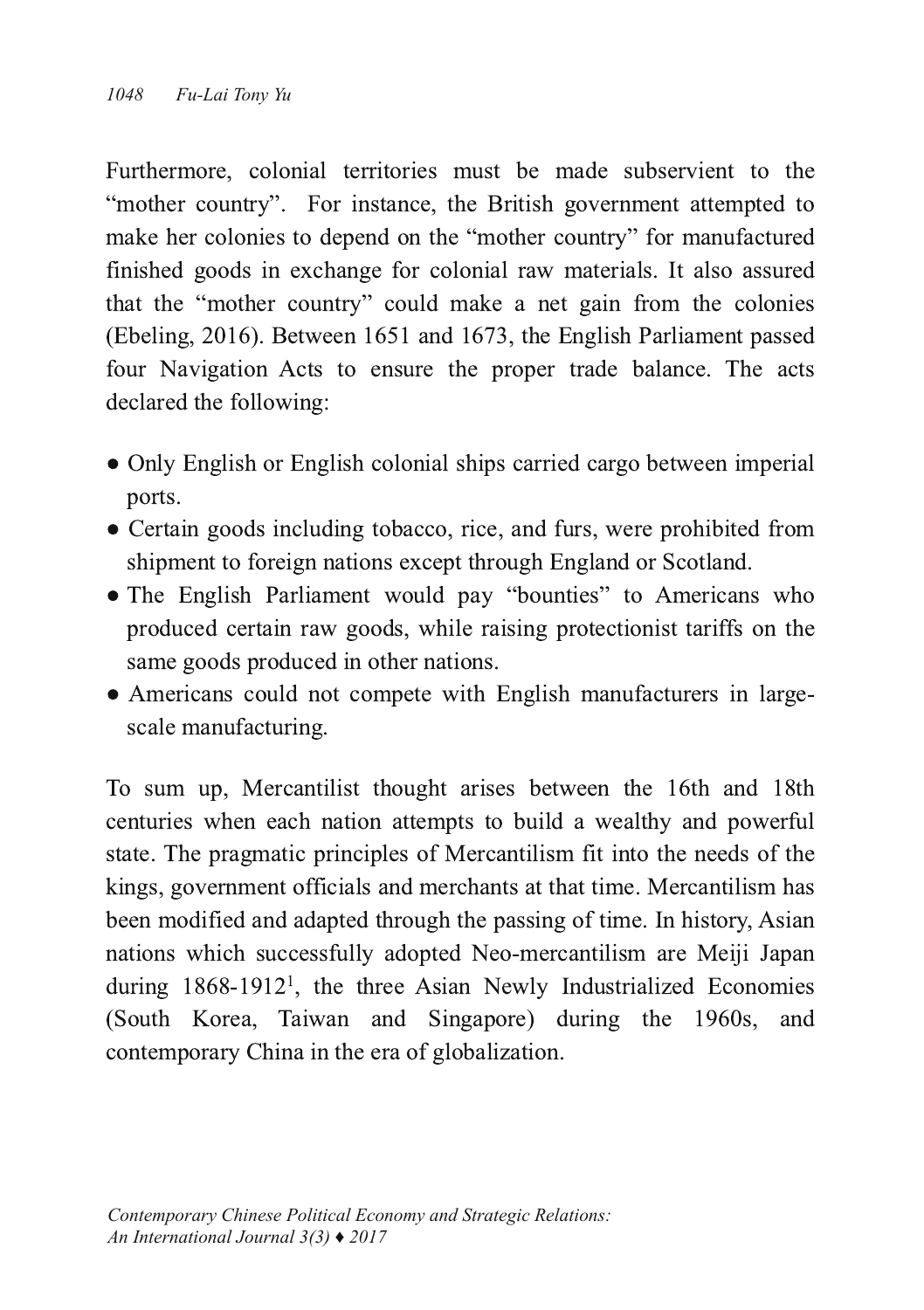## **3. Neomercantilist Policy of China in the Era of Globalization**

China has been regarded as a nation which pursues Neo-mercantilism (Verma, 2016). Comparing the degree of Mercantilism around the world, Wein et al. (2014) ranked China (scoring 35.5) on the top of all 55 nations in the Global Mercantilist Index.

China's Neo-mercantilist strategies include promoting nationalism, patriotism and technologicalism, stockpiling gold and foreign reserves, striving for a favorable balance of payment via exchange rate manipulation, tariff, export subsidies and other trade protections. The Chinese government also controls population growth for national development and social control, initiates "Belt and Road" project and the Asian Infrastructure Investment Bank to counter American and Western influences, and deploys strategic expansion in Africa, South Asia and Latin American countries.

#### *3.1. Promoting Nationalism and Patriotism*

Nationalism and patriotism have their roots in China's imperial history. In the late Ch'ing dynasty, Empress Dowager Cixi used nationalism and patriotism to divert people's attention away from the corrupted leadership. Chairman Mao exploited nationalism and patriotism to the extreme during the Cultural Revolution. Since Deng Xiaoping embarked on the "Open Door Policy" in 1979, Chinese people have had the chance to experience Western culture and democracy. Deng's economic reform brought along a lot of domestic problems, including corruption, poor quality of life and income inequality between rural and urban areas. The Beijing government utilizes national sentiment as an instrument that shifts public attention away from domestic problems by reinforcing the Party's role as the guardian of China's national sovereignty and honor.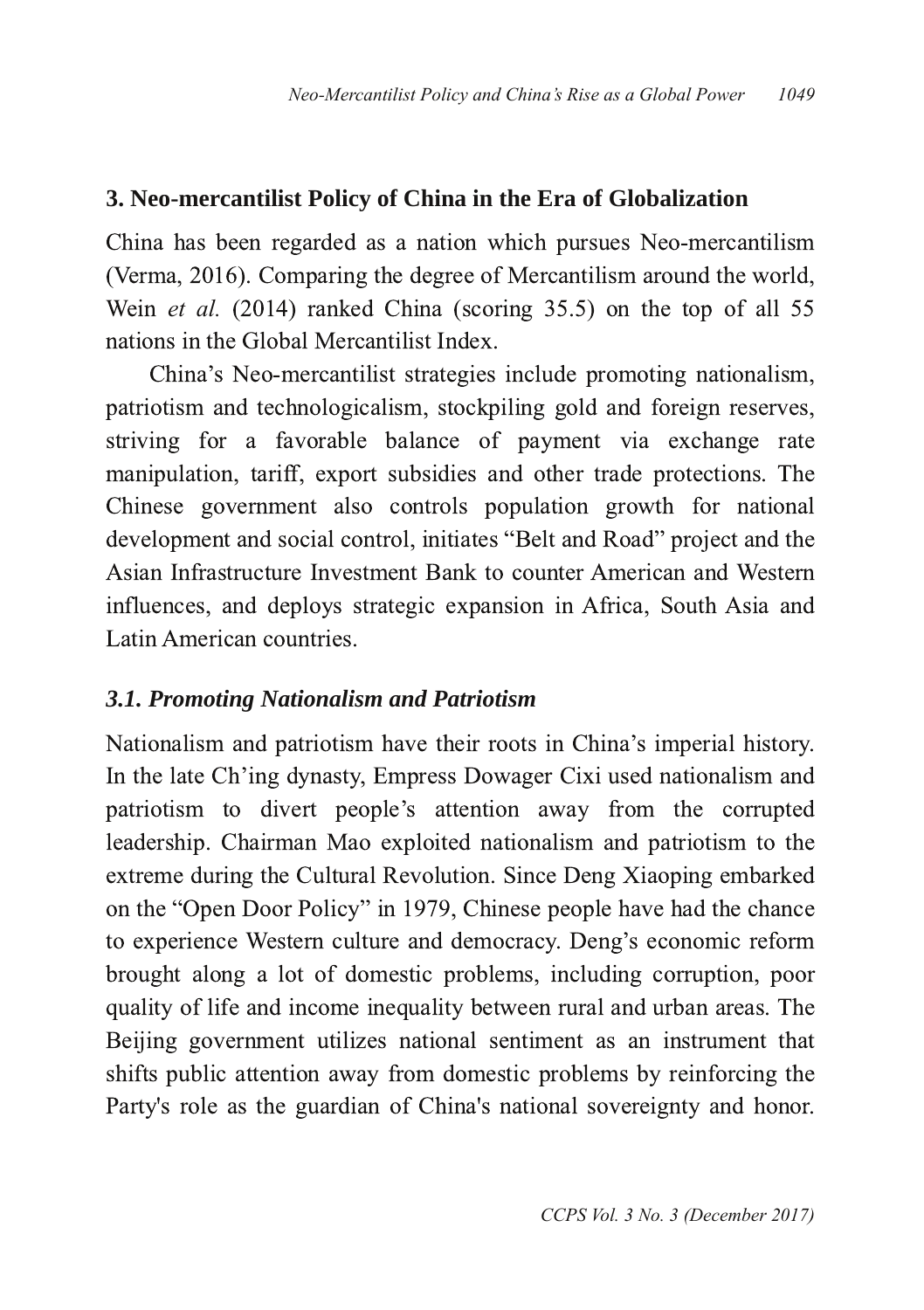The Chinese government attempts to re-position itself as the supreme agent responsible for rebuilding a strong and prosperous nation. The Chinese leaders question the Western modes of democratization and theories of development. They argue that the Western value is the cause of China's national and cultural identity crisis. Hence, China's modernization should be different from the West and the future development of China should rely on "Chinesenization" (Jiang, 2012:  $52$ ).

The exploitation of nationalism and patriotism is fabricated into the great "Chinese Dream". Early in November 2012, Chinese leader Xi Jinping articulated a vision for the nation's future that he called "the Chinese Dream". The "Chinese Dream" integrates national and personal aspirations, with the goals of reclaiming national pride and achieving national well-being. Xi's task is to lead "the Party and people to fulfill the great dream of revitalizing the Chinese nation". The "Chinese Dream" emphasizes on economic prosperity, national pride and being free from foreign domination. Media and schools in China stress patriotism, with "love of the Communist Party" as "love of the nation". Foreign ideas such as democracy and human rights are modified with the "Chinese characteristics" to fit into Chinese values. For the Chinese leaders, "the Chinese model of economic development" can offer other developing countries an example of an authoritarian route to economic progress. China's nationalism has been observed in the Taiwan Strait relationship, disputes in South China Sea, the Japanese history textbook controversies, as well as controversy on Prime Minister of Japan Junichiro Koizumi's visits to the Yasukuni Shrine, to cite a few.

# *3.2. Bullionism and Hard Currencies Accumulation*

For the old Mercantilist thinkers, gold and silver are regarded as wealth and power of a nation. Today, gold is still important to the Chinese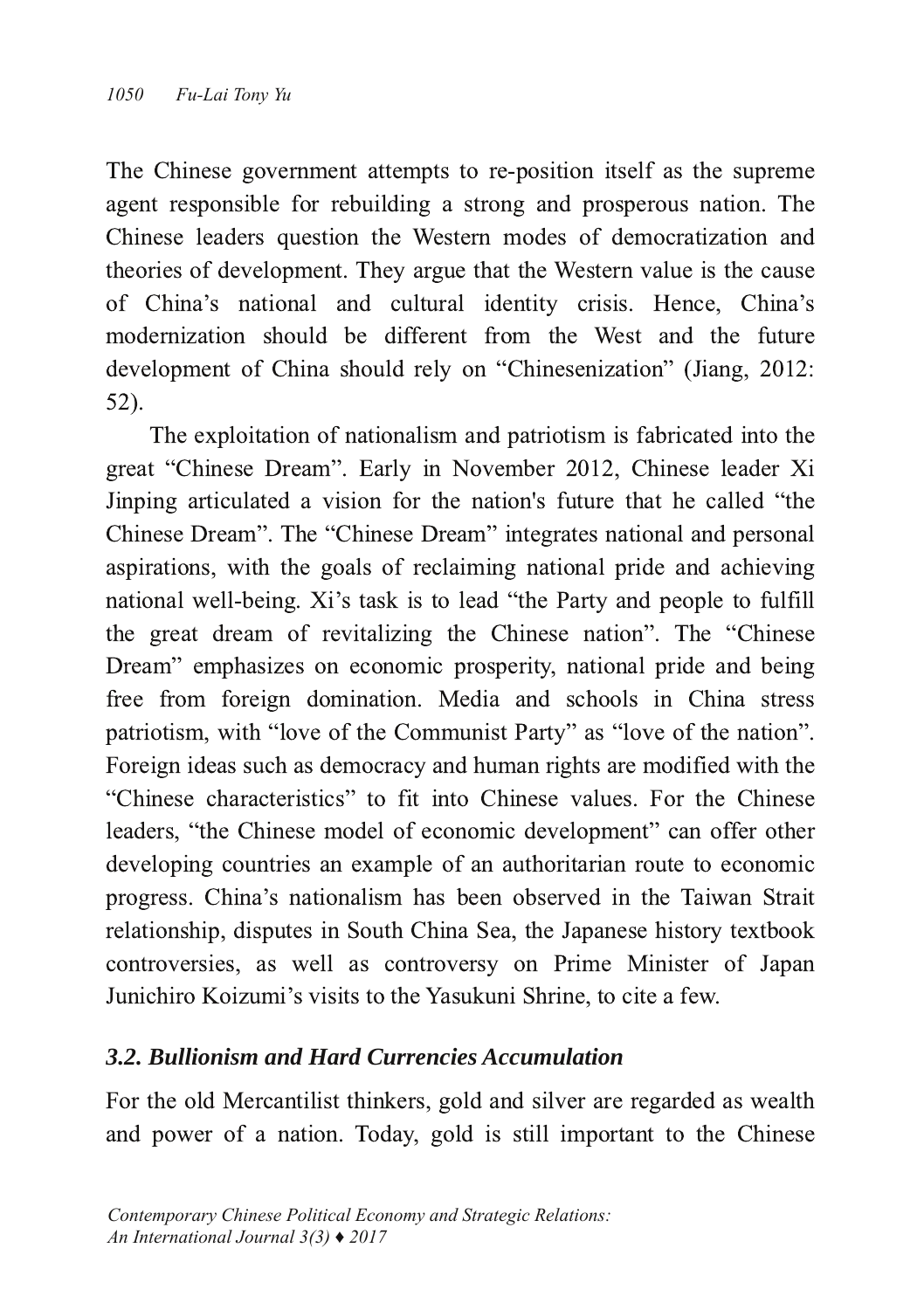government but used as national strategy to encounter American domination in world affairs. China is a member of BRICS<sup>2</sup>. Since 2009, **.** China officially reports that her gold holdings have jumped by  $60$ percent (Gleason, 2016 September 1). World Gold Council's data indicates that China's official gold holdings are 1,843 tons at the end of 2016, with the value of gold accounting for 2.2 percent of China's foreign reserves. China is the sixth biggest gold reserve country in the world (South China Morning Post, 2017 February 5).

The huge gold stockpiles held by the People's Bank of China helped China win ascension into the IMF's elite SDR currency basket in 2016. When the Chinese Renminbi is an SDR currency, the world witnesses a new multi-polar currency regime with the Greenback declining in stature (Gleason, 2016 September 1). Moreover, China and Russia have mutual global strategic interests in fostering de-dollarization. Toward that end, the two great powers are engaging in bilateral trade deals that bypass the US dollar (ibid.).

Gleason (2016 September 1) comments that the world monetary order is changing. Global trade and currency markets become less dollar-centered. Renminbi now becomes a competitor to U.S. dollar dominance.

*Foreign exchange reserves:* Apart from stocking up gold, China has accumulated foreign exchange reserves at an unprecedented rate over the last two decades, and is now the world's largest holder of international reserves. It is reported that China accumulated US\$3.12 trillion of foreign reserves in 2016 (The Wall Street Journal, 2016 February 7). Atkinson (2012) argues that the purpose of accumulating huge foreign reserves stems mainly from the fact that China has practiced economic Mercantilism on an unprecedented scale in recent decades.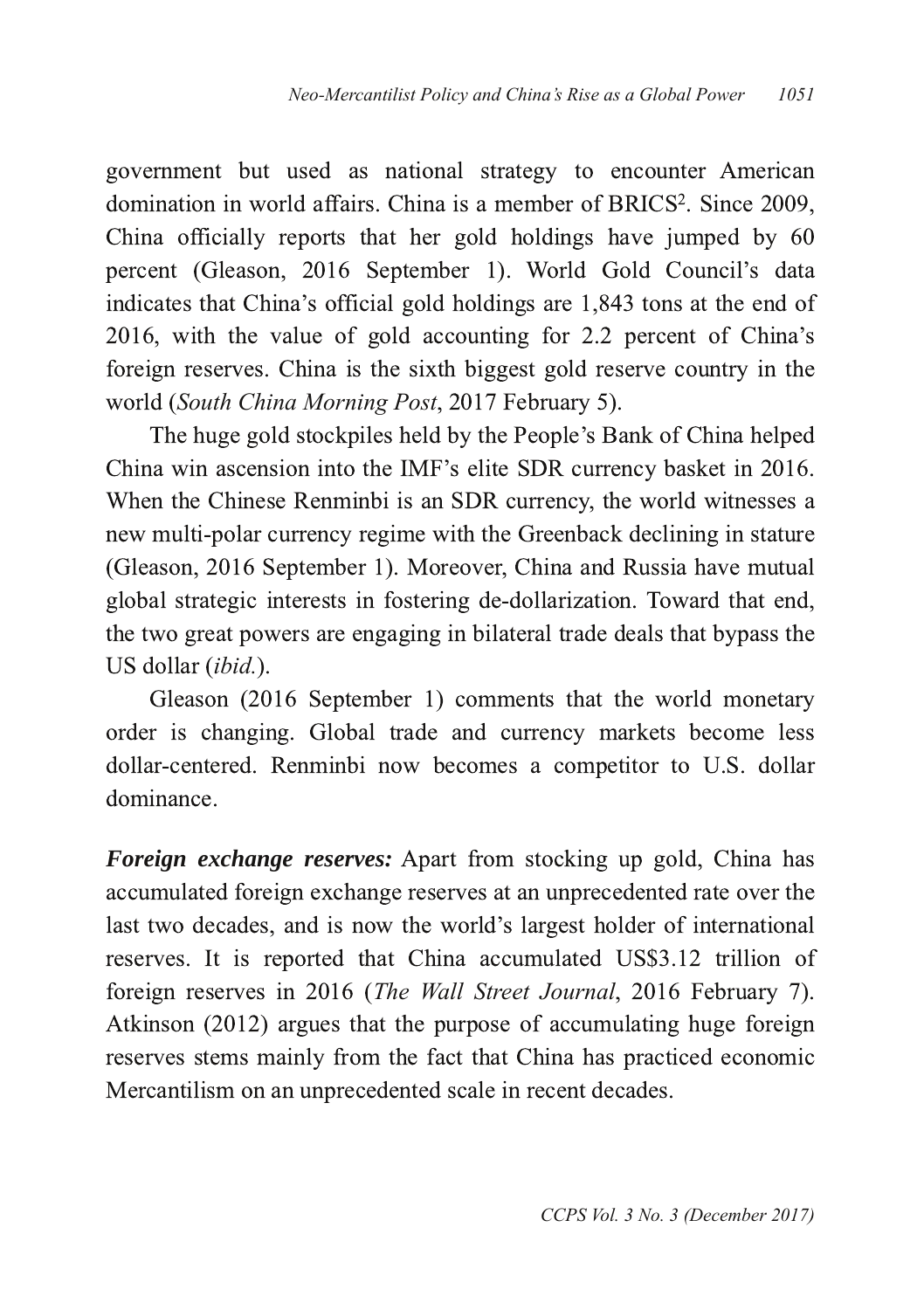### *3.3. Maintaining a Favorable Balance of Trade*

China engages in a series of Mercantilist policies to boost its trade surplus, enabling it to accumulate huge foreign reserves. According to Atkinson (2012: 28), Chinese Mercantilist policies in trade work in two ways: the first type is through policies designed to spur exports and reduce imports. They include currency manipulation, high tariffs and tax incentives for exports. However, such policies benefit both Chinese firms and foreign firms in China. The second type is through policies designed to help Chinese firms while discriminating against foreign companies in China. These policies include land grants and rent subsidies to Chinese-owned firms: preferential loans from state banks: tax incentives for Chinese-owned firms: benefits to state-owned enterprises and generous export financing. To help Chinese firms catch up with foreign technology, the Chinese government controls foreign purchases and joint-venture requirements to force foreign firms to transfer technology to China (Atkinson, 2012: 7). With a weak and discriminatory patent system in China, industrial espionage allows many Chinese firms to grow quickly. In this paper, our discussion focuses on exchange rate manipulation, tariffs and export subsidies.

**(i) Exchange rate manipulation:** Rodrik (2013) points out that Mercantilism remains largely in place in China. In particular, the Chinese government manages the exchange rate to maintain Chinese manufacturers' profitability, resulting in an impressive trade surplus. China systematically devaluates its currency. Given huge trade surpluses prior to devaluation, Bhalla (1998: 14-15) contends that China adopts a Mercantilist trade policy. In particular, Dooley et al. (2004, 2005) argues that China, on the one hand, attempts to absorb unskilled surplus labor in the manufacturing sector, and on the other hand, builds up domestic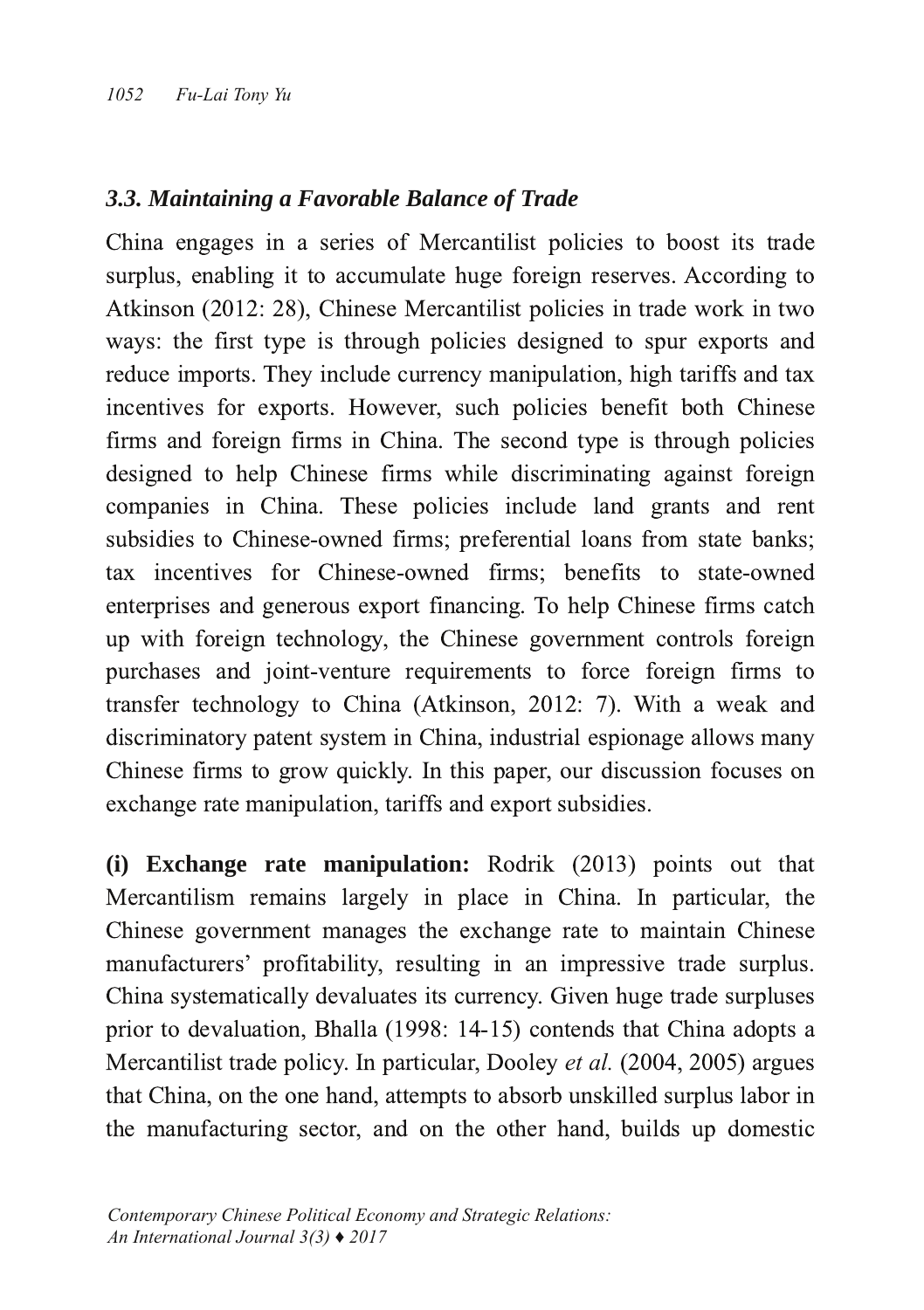capital stock. To achieve those goals, China deliberately undervalues its real exchange rates to support export-led growth. Likewise, Robert Cassidy, the U.S. Trade Representative for Asia and China, argues in 2008 that "China has adopted an export-led development strategy, the centerpiece of which is a currency that is undervalued by 20 percent to 80 percent, with the consensus leaning toward 40 percent. Thus, China's wages in U.S. dollar terms are 40 percent cheaper than they would be if the currency were allowed to freely float. Similarly, foreign investors receive a 40 percent subsidy to develop operations in China." (Atkinson,  $2012: 29$ ) As Krugman (2010) observes, "the more depreciated China's exchange rate – the higher the price of the dollar in yuan – the more dollars China earns from exports, and the fewer dollars it spends on imports". He concludes that "Mercantilism works: countries that subsidize exports and restrict imports actually do gain at their trading partners' expense".

**(ii) Tariff:** China uses tariff, the most important Mercantilist weapon, to achieve favorable trade balance. Despite being a WTO member, China places tariffs on a wider range of products at a higher rate. Specifically, in 2009, China's tariff application on imports was 9.6 percent on average. In contrast, the U.S. rate was just 3.5 percent. In 2009, there were 46 percent of foreign goods entering China with duty free, compared to 76.3 percent of foreign goods entering the USA (Atkinson, 2012: 29-30). Regarding IT products, China places 30 percent tariffs on magnetic-tape-type video recording or reproducing apparatus, 24.5 percent on computer monitors, 20 percent on printers, copying machines, facsimile machines, and video recording and reproducing apparatus. Furthermore, China restricts imports through non-transparent trade barriers on customs regulations, heavy documentation requirements and randomly applied product certification requirements *(ibid.)*.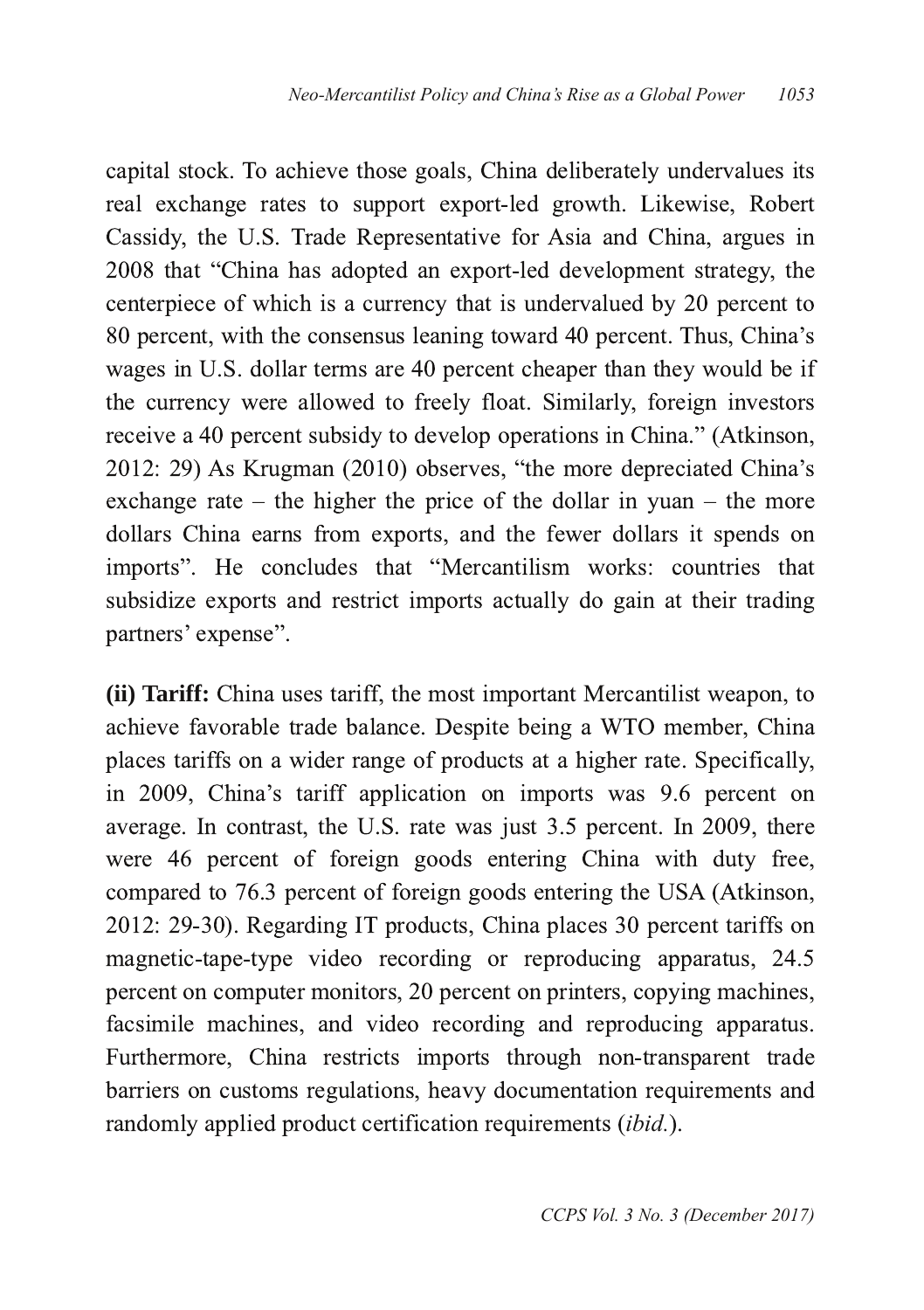**(iii) Export subsidies:** Even though export subsidies are illegal under the WTO, China uses them to support Chinese firms. In 2005, more than \$2.4 billion of export subsidies by the Chinese government was reported (Atkinson, 2012). In 2007, China devoted more than \$15 billion on export-enhancing subsidies to its steel industry (Atkinson,  $2012$ ;  $29-30$ ). The United States took legal action at the WTO against China's support of its steel industry, alleging that China unfairly offers cash grants, rebates and preferential loans to its steel exporters. However, Chinese subsidies go far beyond steel. The Chinese government also subsidizes the country's clean energy industries, particularly solar and wind power industries. As Ben Santarris, a German solar panel manufacturer, complains, "pervasive and all-encompassing Chinese subsidies are decimating our industry" (ibid.).

In short, the Chinese government successfully adopts Mercantilist weapons including exchange rate manipulation, tariff and export subsidies to boost its industries and export and restricts foreign competition.

## *3.4. Technologicalism*

The Chinese leaders believe that a strong and powerful nation can be enhanced through science and technology. China's Fifteenth National Congress set the goals and tasks of invigorating China through science and education. Action Scheme is formulated to push forward educational reform so as to enhance China's innovative capacity (Ministry of Education, P.R. China, 1998 December 24). Nationalism in China's technological development picked up the pace after the government introduced two key policies: the medium- and long-term program for science and technology development in 2006, and the "strategic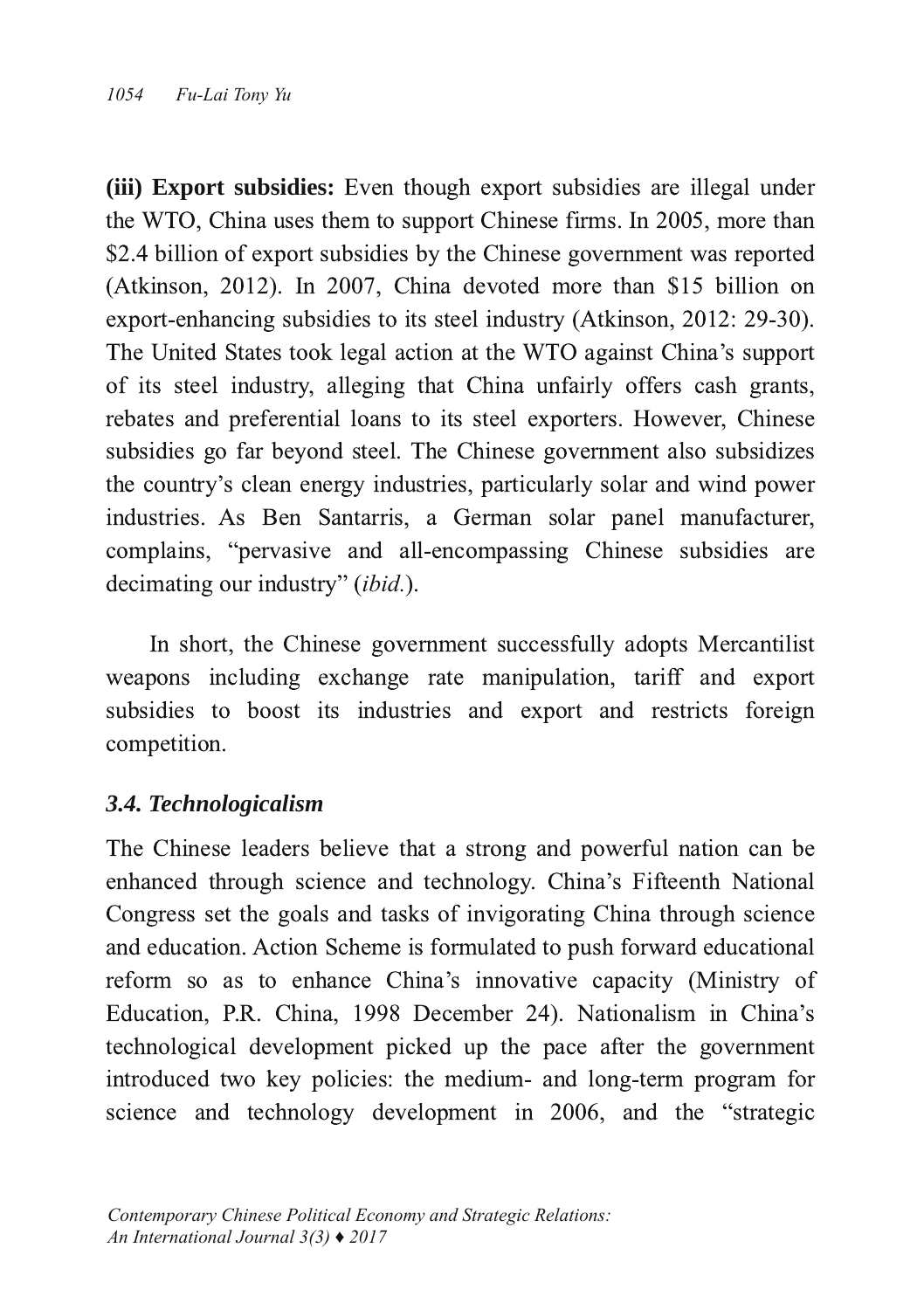emerging industries" initiative in 2010 (Hansen, 2014 October 14). Former Chinese president, Hu Jintao was the architect of China's technology development. His "scientific development concept" paves the way for modern technology development in China. China focuses on "pragmatic techno-nationalism", with technology policies designed to favour domestic firms while keeping close collaboration with international partners (ibid.). In 2015, national expenditures on scientific research and experiments totaled 1.42 trillion yuan (US\$213.4 billion). They accounted for the world's second largest number of published international science and technology papers and national comprehensive innovation capabilities ranked 18th in the world (State Council, P.R. China, 2016 August 8).

In 2016, China's State Council issued a national scientific and technological innovation plan to steer China into an innovative country and a scientific and technological power. The plan is a blueprint designed for technological innovation development for the 13th Five-Year Plan  $(2016-2020)$ . The plan aims to enhance the country's innovation capabilities into the world's top 15. It calls for accelerating major national scientific and technological projects (State Council P.R. China, 2016 August 8). Over the decades, China has witnessed technological advances in areas such as manned space flights and lunar probes, manned deep-sea submersible, deep earth exploration, super computers and quantum communication.

As a result of the government's effort in promoting technology and industries, China is able to export its goods and services consisting of a wide range of technological skills. For example, in export of high-tech knowhows, China sells high-speed-rail to Indonesia and nuclear electricity plant to the United Kingdom; in mid-tech products, it sells mobile phones to India and African nations and household electrical appliances to the United States and Western European nations. In low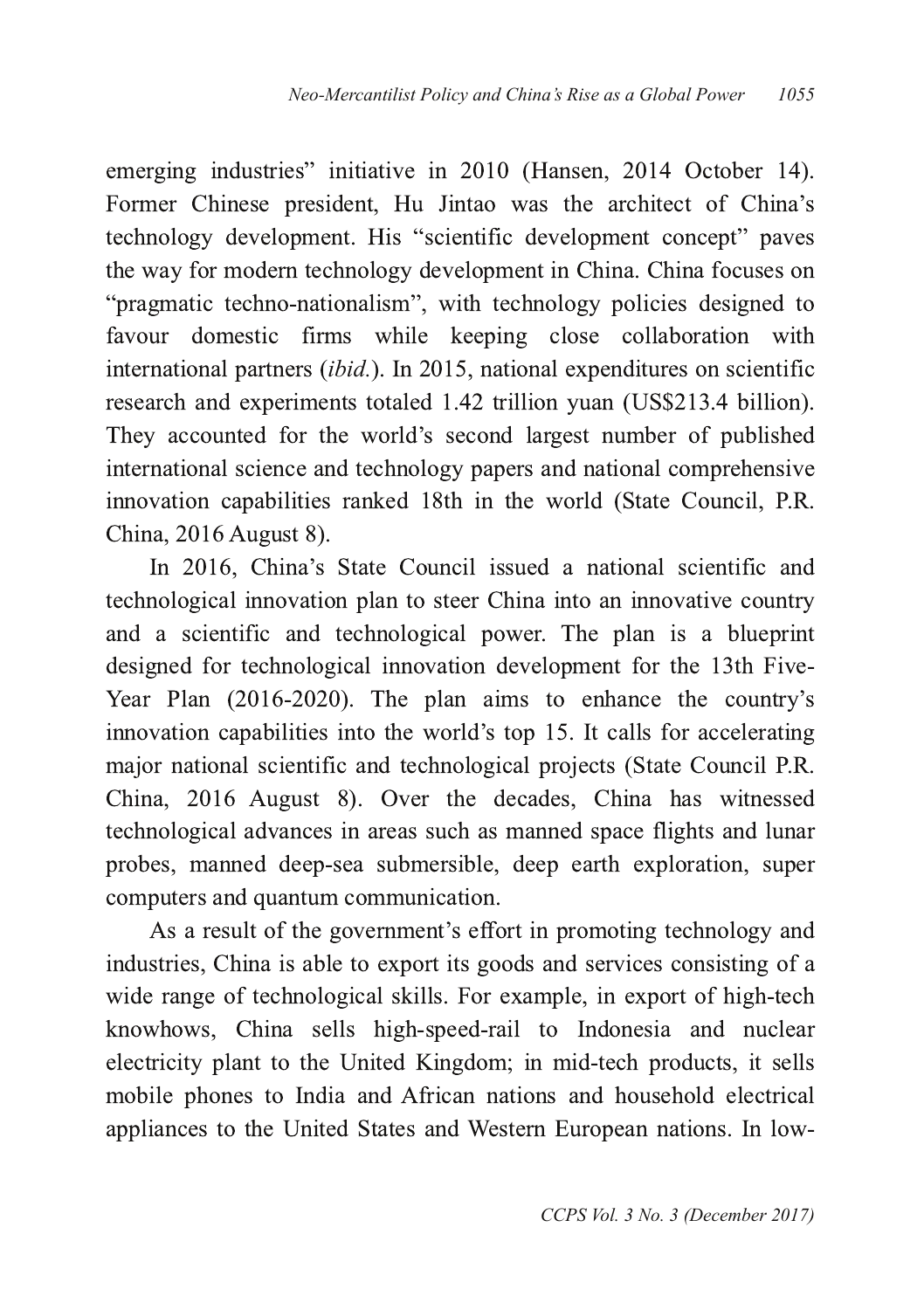tech products, markets and stores in the Central and Southeast Asian countries are flooded with simple household goods such as clothing and plastic toys and footwears made in China. Such a huge export success allows China to gain impressive foreign reserves, international status and global influences.

# *3.5. Strategic Global Expansion*

China pursues a government-led globalisation strategy to accumulate capital and wealth for the nation (Zhang, 2016). Specifically, China initiates two grand projects, namely "One Belt One Road" and the Asian Infrastructure Investment Bank in 2013 for strategic global expansion.

**(i) "One Belt One Road Initiative" for trade and global expansion:** In 2013, Chinese President Xi Jinping proposed a development strategy that focused on connectivity and cooperation between China and Eurasian countries. The strategy underlines China to take a larger role in global affairs and coordinate manufacturing and development capacities with other countries in areas such as steel, oil, coal, transport and communication, etc. Referring the Initiative, Li and Yuan (2016) claims that China is assuming a new role in the world economic order. It moves from "the workshop of the world" to "the architect of the world". The project will provide China and its strategic partners with plenty opportunities for the development along the new "Silk Road". However, Zhang  $(2016)$  argues that the Belt and Road Initiative is a product of Chinese Neo-mercantilist thinking. Wong (2017 July 20) even refers the project as "global financial Leninism". The Belt and Road Initiative serves as a vehicle for creating a new global economic and political order (Zhang 2016). Zhang (2016) concludes that the project marks the beginning of a new economic diplomacy of China that moves towards being an active leader of the global economy.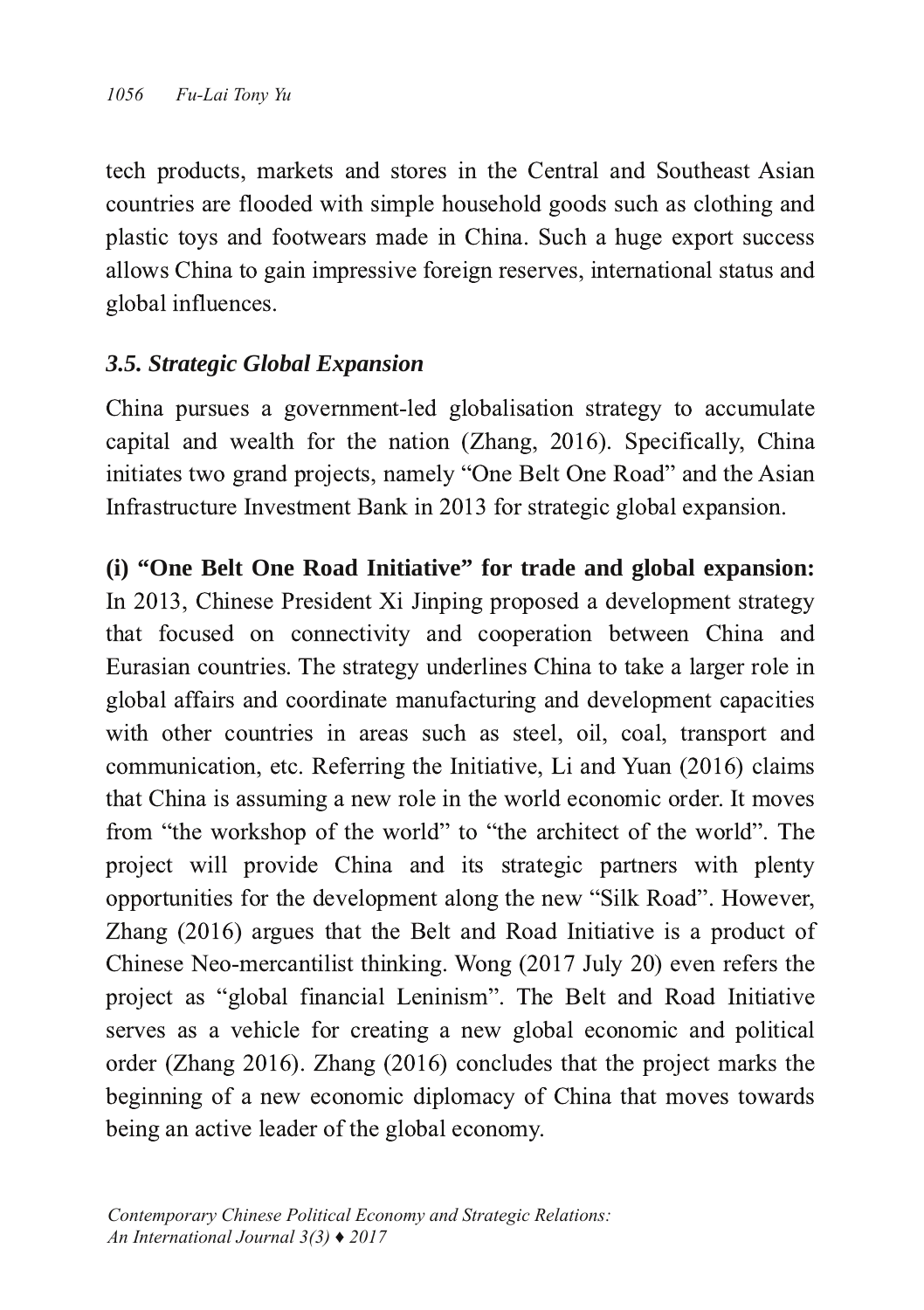**(ii)** The Asian Infrastructure Investment Bank (AIIB): In October 2013, Chinese President Xi Jinping announced the establishment of a new China-led multilateral development bank, the Asian Infrastructure Investment Bank (AIIB) to "promote interconnectivity and economic integration in the region". The aim of the Bank is to provide financing for infrastructure needs throughout Central and South Asia, the Middle East and Europe (the Silk Road Economic Belt) and, along a maritime route, from Southeast Asia to the Middle East, Africa and Europe (Weiss, 2017). The AIIB was formally established on December 25, 2015. The Bank has 57 founding members, including four G-7 economies (France, Germany, Italy and the United Kingdom) and began operations in mid-2016. The creation of the AIIB is said to be "part of a broader reorientation of Chinese foreign and international economic policy that has taken place since Xi Jinping became Chinese Communist Party General Secretary in 2012 and president in 2013" (Weiss, 2017: 2). In contrast to his predecessor Hu Jintao, Xi pursues "an ambitious foreign policy agenda to deepen economic, security, and political ties with neighboring countries" (ibid.). The Chinese government wants greater influence in global affairs. So far, international establishments such as the International Monetary Fund, World Bank and Asian Development Bank are dominated by American, European and Japanese interests. To counter this situation, China initiates the AIIB which allows China to have a greater voice in global finance. As the *Financial Times*  $(2014$  June 25) reported in June 2014, "China feels it can't get anything done in the World Bank or the International Monetary Fund so it wants to set up its own World Bank that it can control itself". In short, the Belt and Road Initiative, facilitated by the AIIB, allows China to extend its ambitious mercantile trade, and political and economic influences around the globe.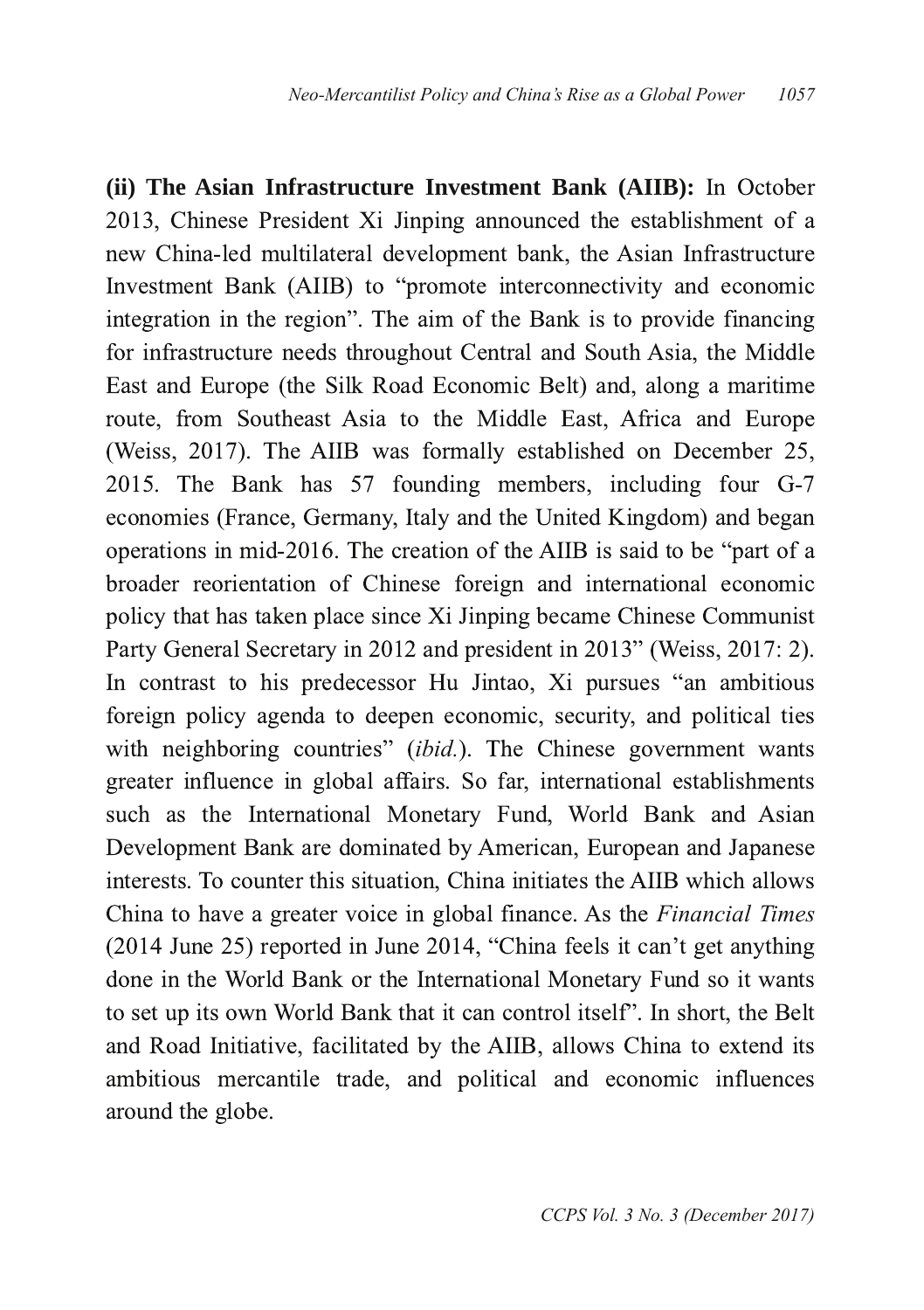**(iii) Strategic expansion** in the Third World **countries:** China increases its influence in the developing regions including Africa, Latin America, Middle East and South Asia via trade, infrastructure investments, technology export and foreign aids, etc.

*Expansion in Africa:* Holslag (2006) observes that China pursues a pragmatic Mercantilist policy in Africa that combines a wide array of diplomatic and economic devices. China is Africa's second-largest trading partner after the United States, importing a third of its crude oil from Africa. It spends billions of dollars securing drilling rights in Angola, Nigeria, Sudan and Angola. It has exploration deals with Chad, Gabon, Mauritania, Kenva, the Democratic Republic of Congo, Equatorial Guinea and Ethiopia. China invests in the copper extraction in Zambia and Congo as well as buying timber in Gabon, Cameroon, Mozambique, Equatorial Guinea and Liberia. Chinese companies win contracts in Africa to pave highways, build hydroelectric dams, upgrade ports, lay railway tracks and build pipelines. China supplies jet fighters, military vehicles and guns to Zimbabwe, Sudan, Ethiopia and other African governments (Ayittey, 2010 February 15). However, Chinese economic involvement in Africa is regarded as predatory and brutish (ibid.). The former president of South Africa, Thabo Mbeki claims that China's interest in Africa is a "new form of neo-colonialist adventure" with African raw materials exchanged for inferior manufactured imports and pays little care to the poor Africa. China is criticized as performing "chopsticks Mercantilism" (ibid.).

*Expansion in Latin America:* Latin America is another example of "how Chinese Neo-mercantilism is assuming a neo-colonial pattern in which the dominant country secures markets for its manufactured goods in exchange for raw materials from its partners in Latin America"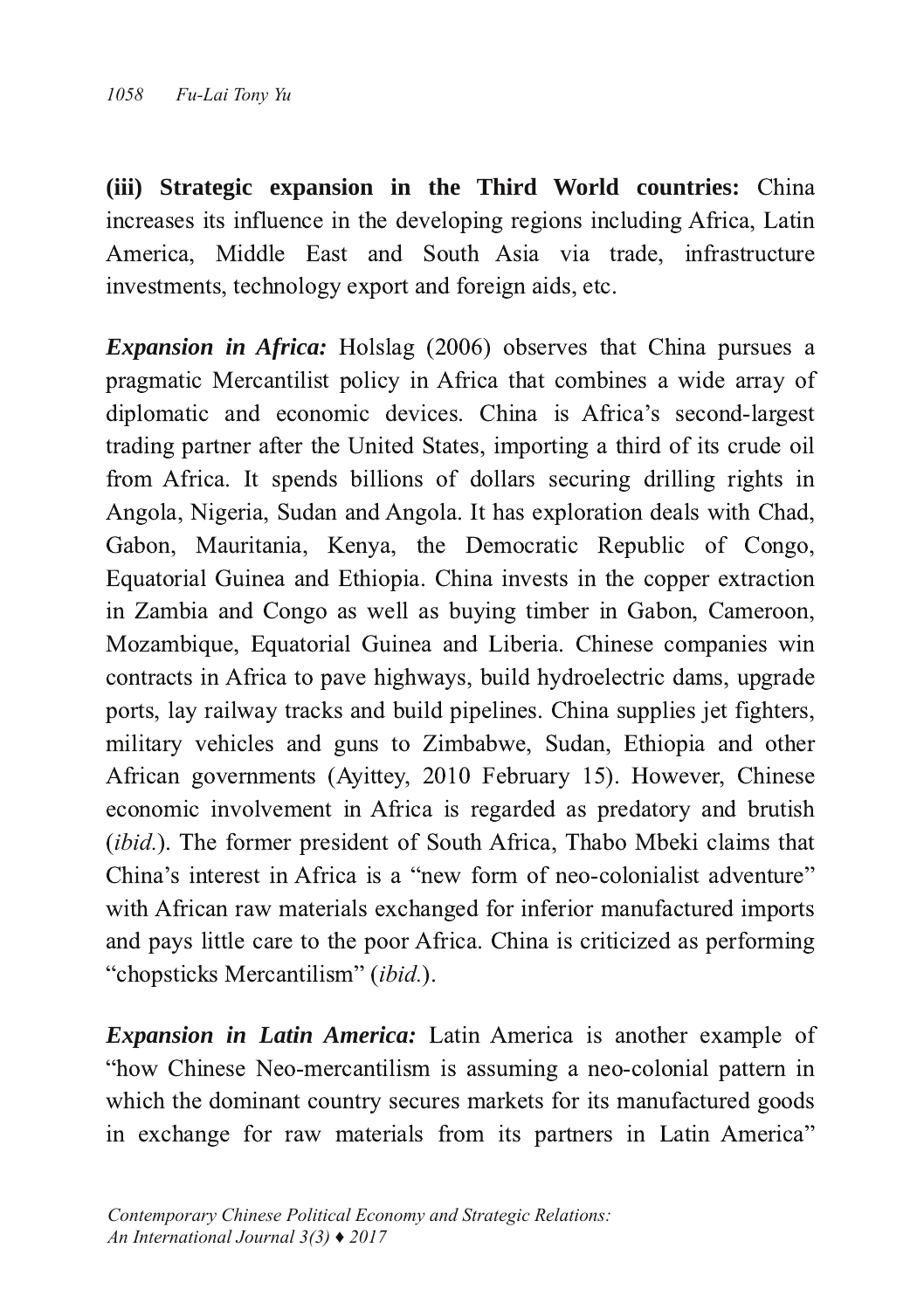(Hawkins, 2005 February 3). In November 2004, China re-enforced the "strategic partnership" with Brazil. China offered between \$5 billion and \$7 billion worth of investments to improve roads, railways and ports in Brazil. Brazil also ordered at least ten Embraer aircrafts. In this deal, China keeps the advanced industrial project in their own hands, relegating its partners to a subordinate supplier status (ibid.).

China builds another "strategic partnership" with Argentina. She promised to invest US\$20 billion in Argentina over the next decade, mainly on the development of telecommunications, railways and hydrocarbon fuels. Hawkins (2005 February 3) claims that Argentina is being turned in a "neo-colonial direction" by China. China's imports primary goods from Argentina whereas China exports manufactured goods to Argentina.

In Chile, China invests heavily in the island's nickel mines. It is predicted that Cuban exports of nickel would double from expanded shipments to China (ibid.). In Venezuela, Chinese firms are allowed to operate 15 mature oil fields in the east of Venezuela, which can produce more than one billion barrels. Chinese firms are invited to bid for natural gas exploration contracts in the western Gulf of Venezuela. Other agreements cover agriculture, railways, mining and telecommunications *ibid.*

*From Middle East to South China Sea:* In national defense, China adopts a series of strategies to seize naval bases and ports from the Middle East to the South China Sea. These bases include a new dock under construction at the Pakistani port of Gwadar, where China already has an electronic spying device to monitor the Persian Gulf. Other "docks" include a container port at Chittagong, Bangladesh; a naval base under construction in Burma; and intelligence gathering facilities in the Bay of Bengal and near the Strait of Malacca. China helps Cambodia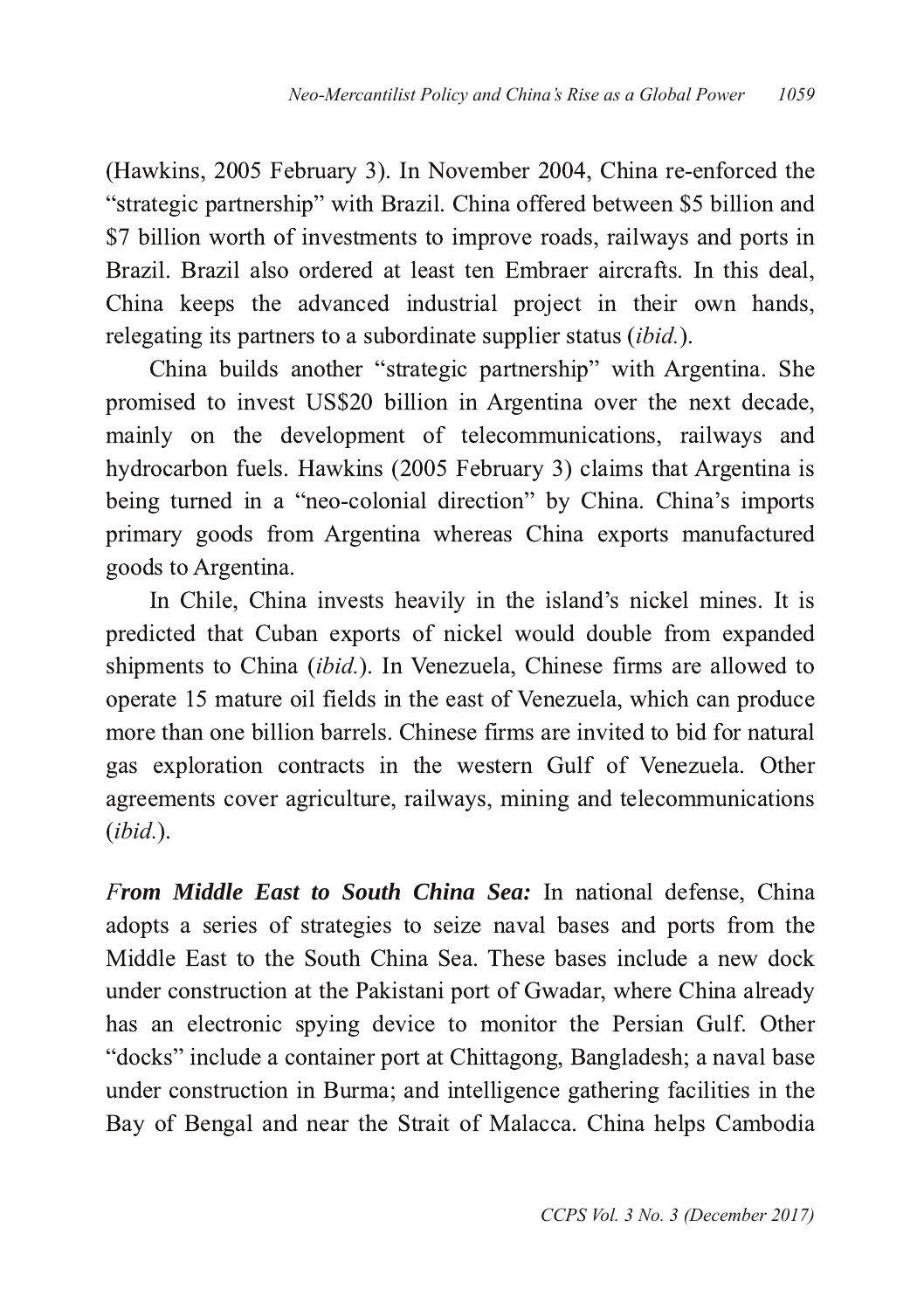construct a railway line from southern China to the sea. China also discusses with Thailand to build a canal or railroad across the Kra Isthmus, which allows shipments to bypass the narrow Strait of Malacca (ibid.). Hence, China's global strategic expansion through the Belt and Road Initiative and the AIIB can be facilitated by these strategic ports and naval bases.

# *3.6. Population Policy for a Strong Nation*

During the 15th to 16th centuries, most European nations were hunger for a pool of working population. Hence, it is not surprised that old Mercantilism calls for a large population. For Mercantilists, growing population can provide abundant supply of labor for production, lower wages and human resource for navy. More importantly, a large population supports the state with stronger stakes to engage in direct confrontations with countries where there are disputes. Nowadays, China is overpopulated. Instead, Neo-mercantilist China adopts a population strategy for the sake of building up a strong national state. Specifically, one-child and naturalization policies are solely for national development.

**(i) One-child policy:** China's rapid increase in population from 1949 to 1979 was largely the result of Maoist pro-natal policies (Howden and Zhou, 2015: 228). Mao believed that population growth empowered the country and he launched a campaign to encourage families to have more children, leading to a birthrate of over 4 children per family. When Mao died in September 1976, the population of China was already  $930$ million, which means that population had doubled in China during 1949-1976, despite acute food shortage due to the Great Leap Forward and drought. By 1980, a new band of Chinese leaders believed that forcibly restricting population growth would lead to greater economic prosperity. As a result, one-child policy was introduced in 1979. In 2007, 36 percent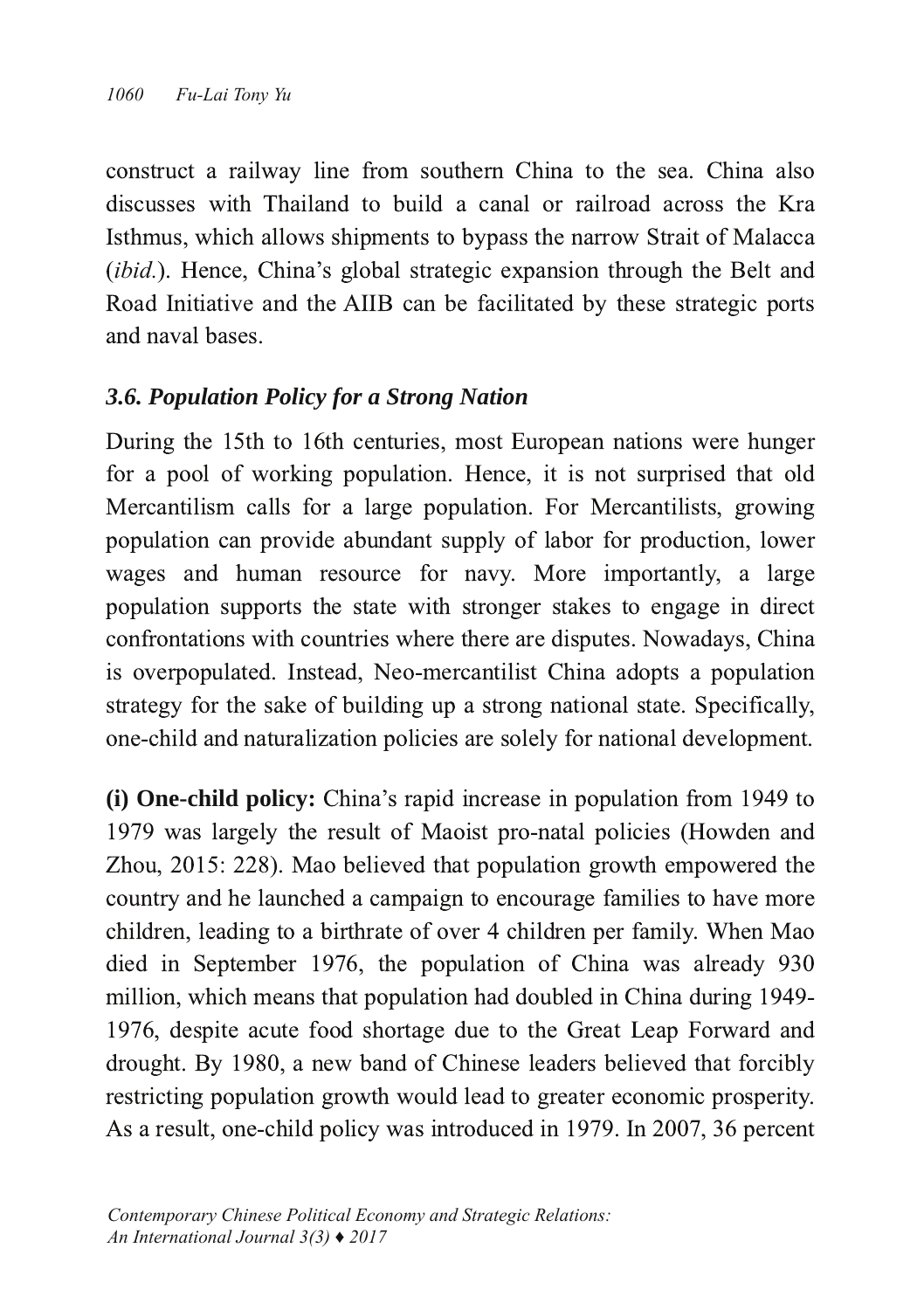of China's population was subject to strict one-child restriction, with an additional 53 percent being allowed to have a second child if the first child was a girl. After adopting coercive birth control, China exhibits a drastic change in demography. The 2010 census reveals an alarming total fertility rate of 1.18 percent, falling into the extremely-low-fertility bracket. Gender imbalance due to couples preferring male children also falls for the sixth year in a row, down to  $115.88$  males for every  $100$ females in 2014 (Xinhua / *China Daily*, 2015 July 10). The fall in the birthrate has pushed up the average age of the population. The Chinese government foresees an ageing population crisis because the policy reduces the young labor pool that is needed to support a strong and prosperous nation. It hence announced on October 29, 2015 that the country would allow all families to have two children, abolishing an unpopular policy that limited many urban couples to only one child for more than three decades (CBC News, 2015 October 29). It can be concluded that, unlike old Mercantilism which called for a larger population, Neo-mercantilist China controls the population growth for its national development.

**(ii) Stringent naturalization policy for the sake of Chinese nationalism and social control:** China's economic nationalism is also reflected in its stringent naturalization policy. The nation wants a population of pure Chinese blood so that the government can convey Chinese nationalism to people effectively. First of all, China denies dual nationality for any Chinese national. It is also generally known that Chinese citizenship is the most difficult to acquire in the world. Naturalizing as a Chinese national is rare. During the Fifth National Population Census of the People's Republic of China (2000), only 941 naturalized citizens not belonging to any of China's recognized 56 indigenous ethnic groups were recorded in China.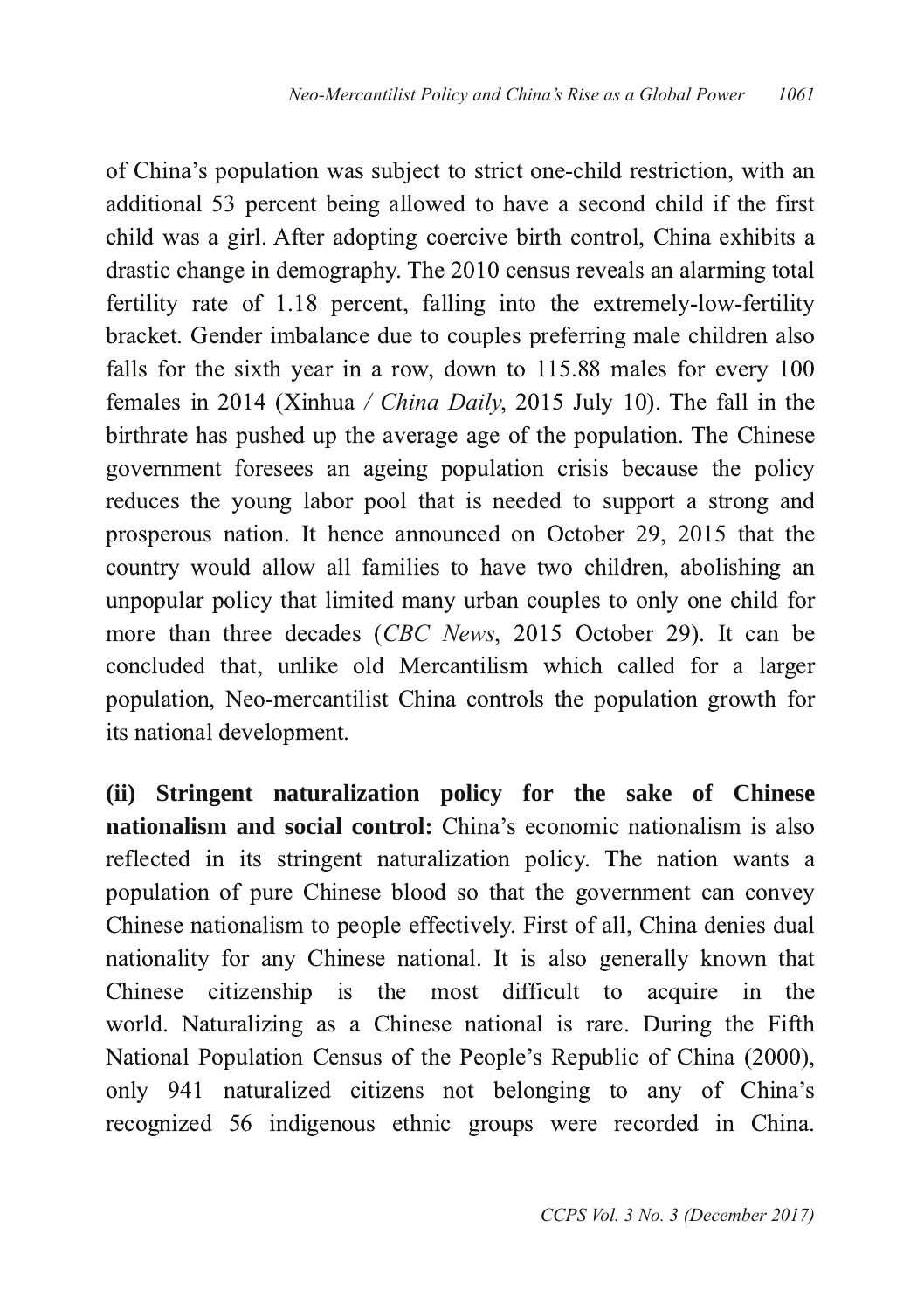According to the  $2010$  Chinese Census, China had only  $1,448$ naturalized Citizens (*The Economist*, 2016 November 19). It is hard to get naturalized in China without being Chinese in the first place. If a foreigner is not born to be Chinese, he or she can never gain a full Chinese citizenship and only permanent residency is granted. Even marrying a Chinese does not grant citizenship. The Chinese government may give a married spouse a permit to stay and work only. Furthermore, national certificates are granted in limited amount every year. In other words, even if a person is qualified for Chinese citizenship, he or she could most probably be denied a certificate if the quota is full. Unlike the Unites States which welcomes people from all over the world and cultivates a melting pot, the Chinese government wants a pool of population with pure Chineseness in its territory for the sake of easier social control and governance.

# **4. Conclusion**

This paper has explained and illustrated how China utilizes Neomercantilist policies to boost its national development and global expansion. Mercantilism in Chinese style starts from nationalism and patriotism which fit into Chinese minds embedded with the old imperial glory. With nationalism, the Chinese leaders believe in a strong and authoritative state to manage and coordinate domestic and foreign affairs. In domestic economy, the Chinese government finetunes its population policy with the aim for national development and social control. It also boosts its production and technology via government tax, subsidies and other industrial policies. Together with the manipulation of exchange rate, China is able to export its good and services with different levels of technology in an unprecedented scale. In global finance, China attempts to enhance its Renminbi to an international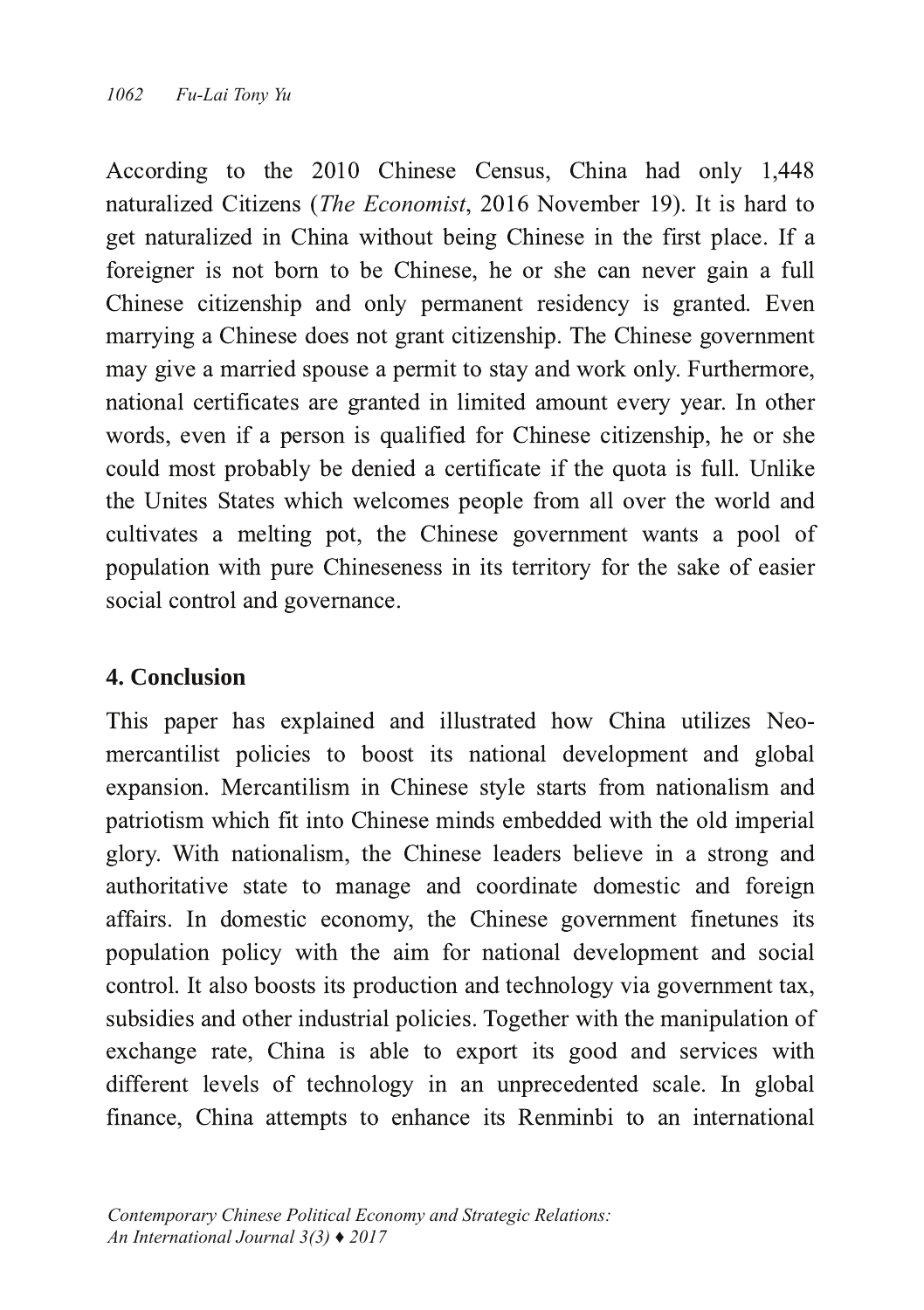monetary status to counter the influence of American dollar. China also helps developing nations build infrastructure in order to extend China's influences in these regions. China's domestic and foreign economic policies reinforce each other. Internally, the Chinese government enhances its production and technological capabilities to boost export. Successful export boosts foreign exchange earnings as well as international status. Consequently, China's rise as a global power gives pride to Chinese people. Hence, the Chinese government gains its legitimate ruling and popularity which justify a stronger and authoritative state, and in turn pursues Neo-mercantilist policy further.

China promotes nationalism and patriotism and uses these sentiments as an instrument to divert the public attention away from domestic problems by reinforcing the Party's role as the guardian of China's national sovereignty and honor. The Western value is considered to be the cause of China's national and cultural identity crisis. For the Chinese leaders. China's modernization should rely on "Chinesenization". The "Chinese Dream" initiated by the party leaders integrates national and personal aspirations, with the goals of reclaiming national pride and achieving national well-being.

Like old Mercantilism, China is stocking up gold and becomes the world's sixth biggest gold reserve country in the world. Unlike old Mercantilism, China increases gold reserve to counter the American influence in global finance. With huge gold stockpiles by the People's Bank of China, Renminbi became an SDR currency in 2016. Thus, the world witnesses a new multi-polar currency regime with the U.S. dollar declining in stature. Global trade and currency markets become less dollar-centered while Renminbi becomes a keen competitor to U.S. dollar dominance.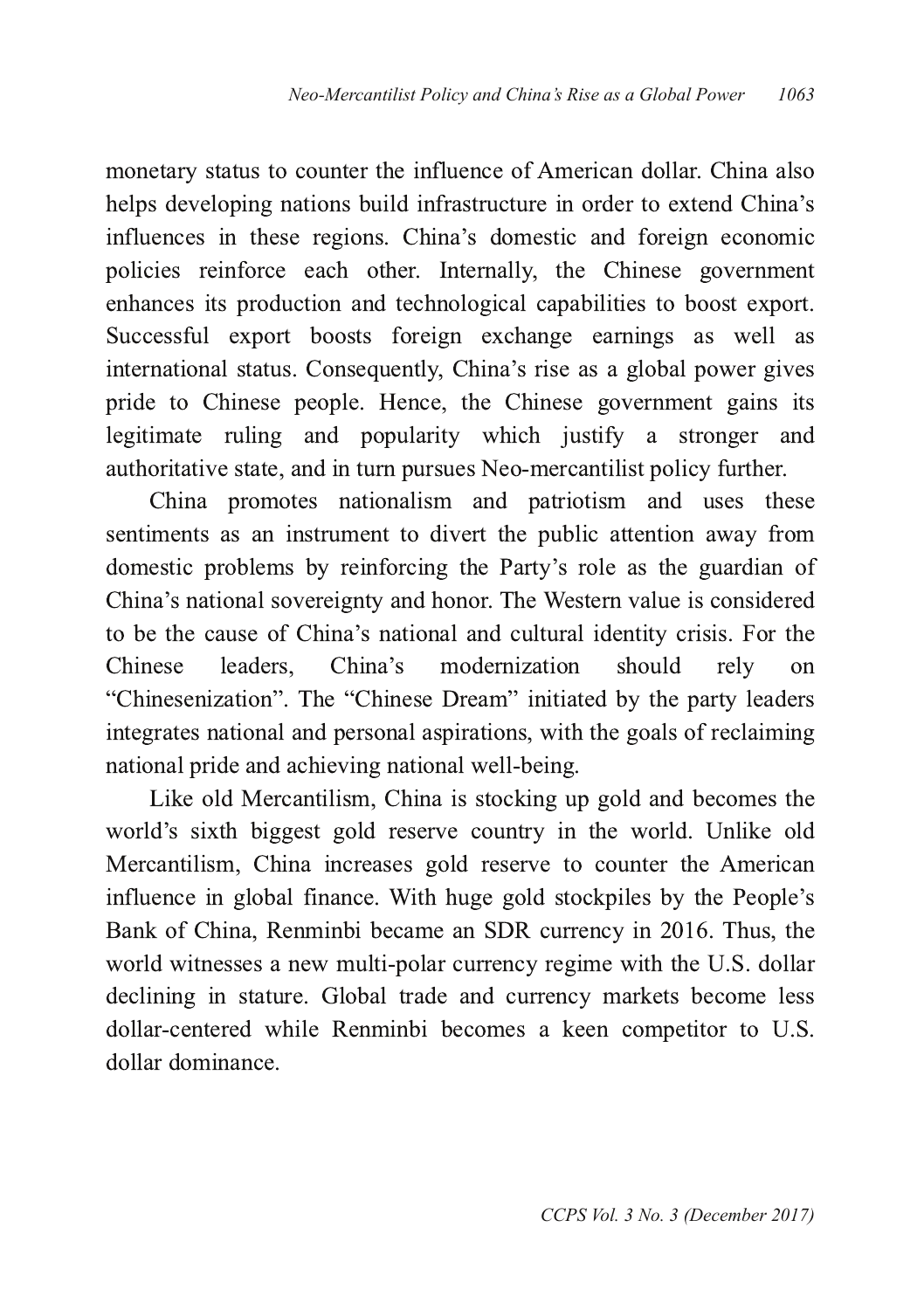To gain gold and hard currencies, China has maintained a favorable balance of trade. China's Mercantilist policies in trade include exchange rate manipulation, high tariffs and export subsidies. Other policies enhancing Chinese firms' competitiveness in export include land grants and rent subsidies to Chinese-owned firms; preferential loans from state banks; tax incentives for Chinese-owned firms; benefits to state-owned enterprises and generous export financing, controls on foreign purchases and joint-venture requirements to force foreign firms to transfer technology to China. Thus, China is able to accumulate US\$3.12 trillion worth of foreign exchange reserves in 2016 and enjoys the world's largest current account surplus.

In order to boost its national development, China focuses on "pragmatic techno-nationalism", with technology policies designed to favour domestic firms while keeping close collaboration with international partners. National expenditures on scientific research and experiments account for the world's second largest number of published international science and technology papers and its national innovation capabilities ranked 18th in the world.

Unlike old Mercantilism which calls for large population growth, Neo-mercantilist China adopts a population strategy for the sake of building up a strong national state. Its control on fertility rate and naturalization policy are solely for national development and social control.

China's Neo-mercantilism is also seen in global expansion. In 2013, the Chinese government initiates the "One Belt One Road" project and the Asian Infrastructure Investment Bank for strategic global expansion. The two projects serve as a vehicle for creating a new global economic and political order. Attempting to increase its influence in Africa, Latin America, Middle East and South Asia, China pursues a pragmatic Mercantilist policy that combines a wide array of diplomatic and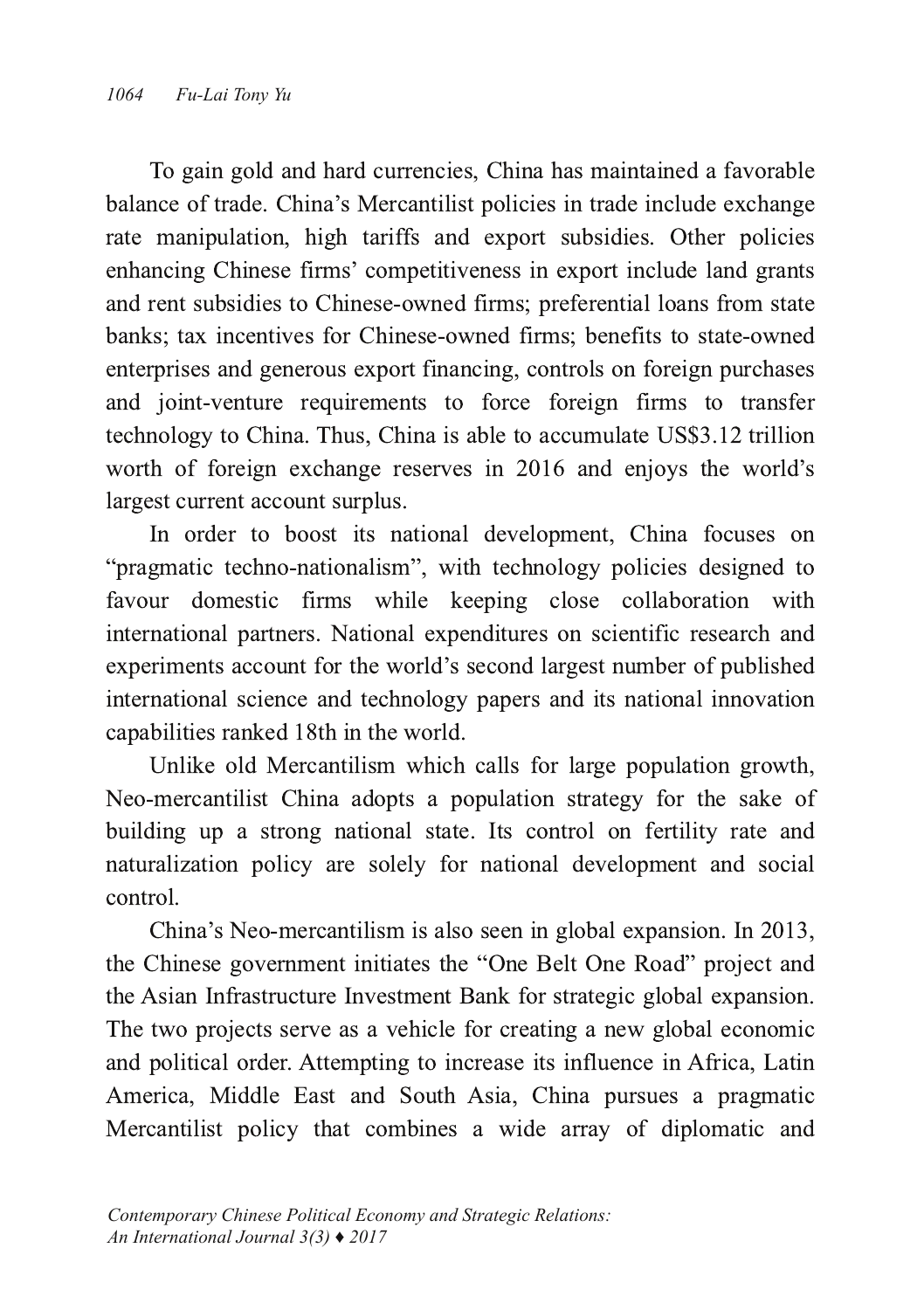economic devices. China is so ambitious in exploiting the Third World nations' resources that it has been regarded as pursuing "chopsticks" Mercantilism".

In explaining China's rapid economic growth after the "Open Door" Policy" announced by Deng Xiaoping in 1979, most scholars in development economics employ Neoclassical growth model via total factor productivity analysis (e.g. Li et al., 1998; Aziz, 2006; Ito and Krueger, 2007). Gumede (2010: 4) points out that Neoclassical economists explain that "the success of the East Asian economies, with its focus on minimal state prudent and conservative macroeconomic policies, was debunked as being too simplistic". Instead, East Asian economies have developed "through the active involvement of the state in determining strategic national agendas". Rejecting the analyses from Neoclassical economic paradigm, scholars from political economy adopts the concept of "developmental state" (Johnston, 1995) to explain China's recent growth (e.g. Knight, 2012; Mabasa and Mqolomba, 2016). Our Neo-mercantilist explanation on China's growth has in many ways share with the notion of developmental state. However, we have argued and illustrated that China's rise as a global power is more adequately explained by Neo-mercantilism, a set of modified economic and political doctrines that led to the rise of Western European nations including England, France, Spain and the Netherland in 18th Century. As shown in this paper, China's recent economic policies on national development and international relations are strikingly similar to Mercantilism and is in line with Frederick List's notion of "Economic Nationalism" (List, 1928)<sup>3</sup>. .

Regarding whether the "Chinese model" can be transferable to other economies, Dellios (2005) concludes that China's rise as a global power provides an alternative to the US development model by incorporating capitalism into a socialist polity. China's economic success through Neo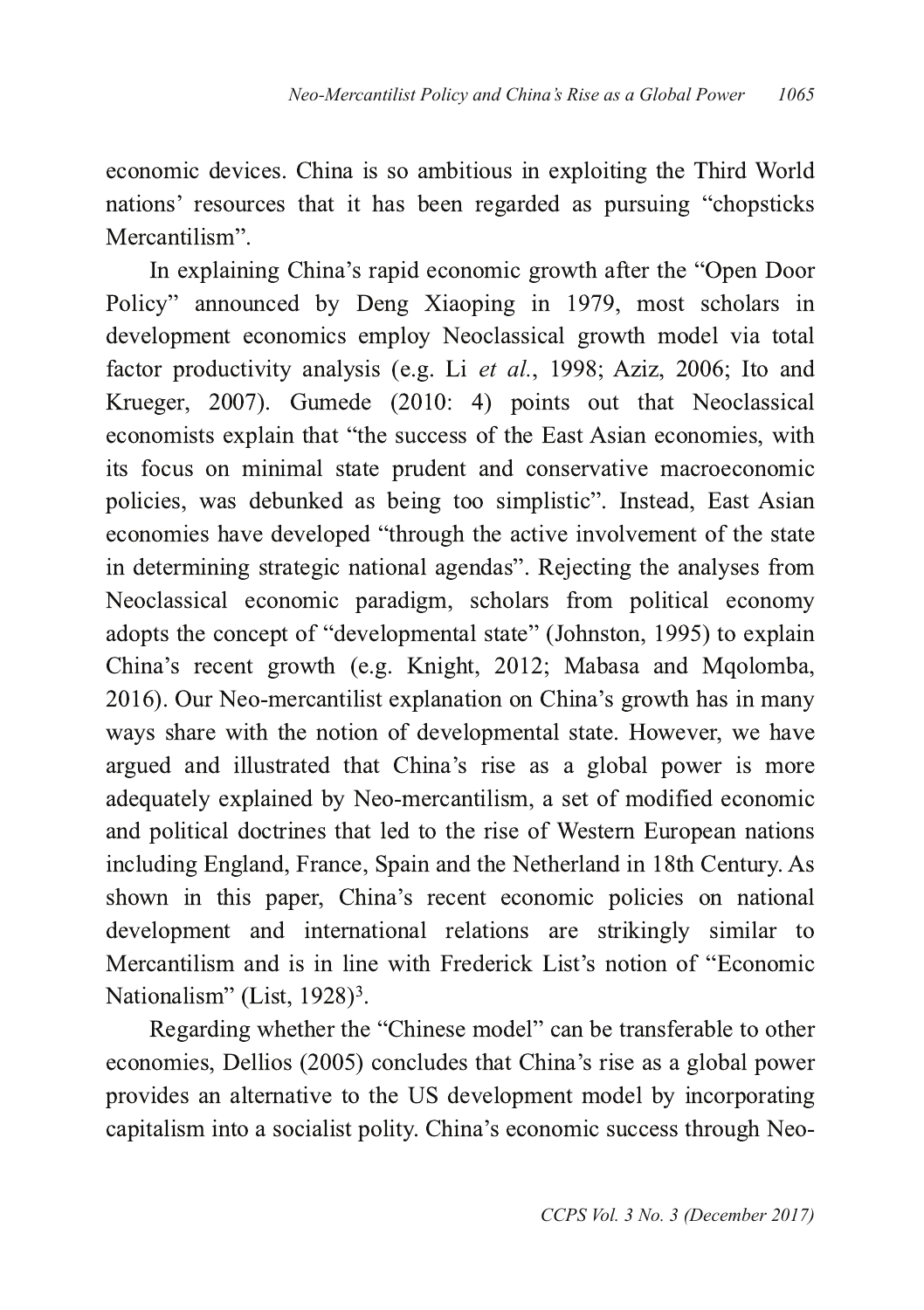mercantilist strategies may become an incentive for other Asian developing nations such as the Philippines<sup>4</sup> or the African nations  $(Gumede, 2010)$  to follow.

## **Acknowledgment**

I thank the two anonymous reviewers of this journal for their constructive comments. My deepest gratitude goes to Diana Kwan for proofreading this paper. Any errors remain are mine.

## **Notes**

- Dr Fu-Lai Tony Yu (余赴禮) is currently Professor of Economics at the Department of Economics and Finance, Hong Kong Shue Yan University ( 香港樹仁大学 ), North Point, Hong Kong. Professor Yu obtained his Ph.D. from the University of New South Wales. He previously taught at Hong Kong Baptist University, Hong Kong Polytechnic University, Monash University in Australia, and Feng Chia University (逢甲大學) in Taiwan. His research interests include entrepreneurship, small and medium enterprises, governmental economics, Austrian economics and Asian business systems. Yu's latest books are *Chinese entrepreneurship: An* Austrian economics perspective, London: Routledge, 2016 (with Diana S. Kwan): *Handbook on East Asian entrepreneurship*, London: Routledge (co-edited with H.D. Yan), 2015; International economic development: Leading issues and challenges, London: Routledge (coedited with W.K. Yuen and Diana S. Kwan), 2014; and *Entrepreneurship and Taiwan's* economic dynamics, Heidelberg: Springer, 2012. <Email: flyu@hksyu.edu>  $1<sub>1</sub>$ It has been argued that the international economic policy of Meiji Japan
- was "a combination of Hideyoshi's Mercantilism and Friedrich List's Nationale System der politischen Ökonomie" (Linebarger, Chu and Burks, 1954: 326).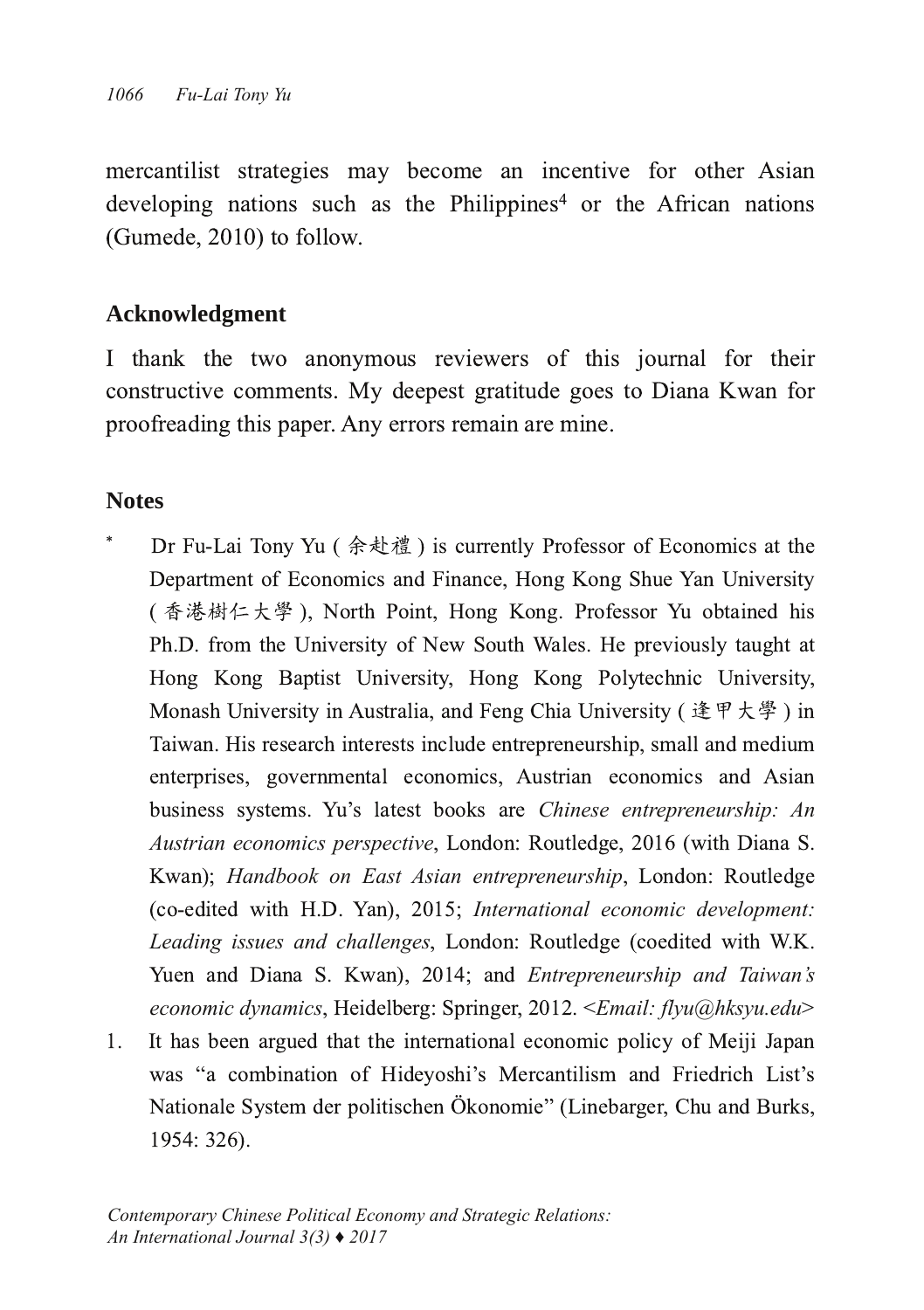- $2.$ BRICS countries (Brazil, Russia, India, China and South Africa) are countries with large reserves of gold and an impressive volume of production and consumption of gold.
- $3<sup>1</sup>$ For a discussion of Frederick List's notion of "economic nationalism", see Shin (2015).
- $4<sup>1</sup>$ Alejandro Lichauco, a Filipino political economist, recommends the Philippines to pursue nationalist economics to invigorate his country. See Lichauco (1988).

#### **References**

- Atkinson Robert D. (2011 May 25). Why China needs to end its economic mercantilism. Huffington Post <http://www.huffingtonpost.com/robert-datkinson-phd/why-china-needs-to-end-it b 84028.html>, retrieved on 3 July 2017.
- Atkinson, Robert D. (2012 February 28). Enough is enough: Confronting *Chinese innovation mercantilism*. Washington, D.C: The Information Technology & Innovation Foundation.
- Ayittey, George (2010 February 15). Chopsticks mercantilism: China's involvement in Africa. The *Economist <http://probeinternational.org/* library/wp-content/uploads/2011/11/Economist-Debates -Africa-and-*China\_Statements-Printer-Version.pdf>*, retrieved on 3 July 2017.
- Aziz, Jahangir (2006). Rebalancing China's economy: What does growth theory tell us? IMF Working Paper, WP/06/291.
- Beeson, Mark (2009). Developmental states in East Asia: A comparison of the Japanese and Chinese experiences. Asian Perspective, Vol. 33, No. 2, pp.  $5 - 39$ .
- Bhalla, Surjit S. (1998 July). Chinese mercantilism: Currency wars and how the East was lost. Working Paper #45. Indian Council for Research on International Economic Relations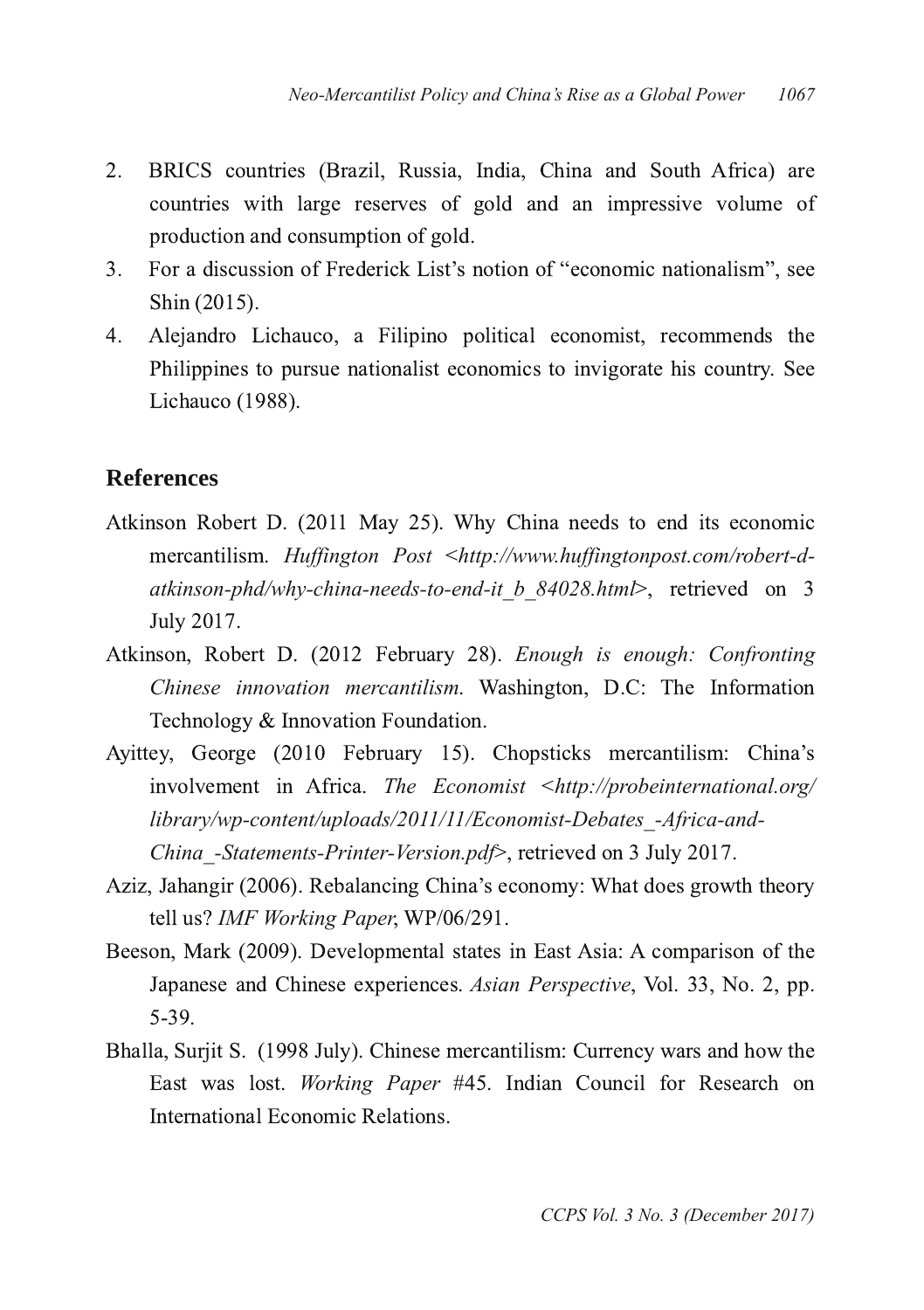- CBC News (2015 October 29). 5 things to know about China's 1-child policy. CBC News. CBC Radio Canada. <http://www.cbc.ca/news/world/5-things*to-know-about-china-s-1-child-policy-1.3294335>*, retrieved on 3 July 2017.
- Dellios, Rosita (2005). The rise of China as a global power. The Culture *Mandala* (The Bulletin of the Centre for East-West Cultural and Economic Studies, Bond University). 6(2/February), Article 3.
- Dooley, M.P., D. Folkerts-Landau and P. Garber (2004). The revived Bretton Woods system. International Journal of Finance and Economics, Vol. 9. No. 4, pp. 307-313.
- Dooley, M.P., D. Folkerts-Landau and P. Garber (2005). Direct investment, rising real wages and the absorption of excess labor in the periphery. In: R. Clarida (ed.), G7 current account *imbalances: Sustainability and* adjustment. Cambridge, MA: National Bureau of Economic Research.
- Ebeling, Richard M. (2016 October 26). Mercantilism as monarchy's planned economy. FFF Articles. Fairfax, VA: The Future of Freedom Foundation <https://www.fff.org/explore-freedom/article/economic-ideas-mercantilismmonarchys-planned-economy/>, retrieved 26 June 2017.
- Financial Times (2014 June 25). China expands plans for World Bank rival (reported by Jamil Anderlini). <https://www.ft.com/content/b1012282-fba4-*11e3-aa19-00144feab7de>*, retrieved on 3 July 2017.
- Gleason, Stefan (2016 September 1). China's monetary ascension is paved with gold. Money Metals News Service. Eagle, ID: Money Metals Exchange. <https://www.moneymetals.com/news/2016/09/01/china-monetary-gold-000918>, retrieved on 11 July 2017.
- Gumede, V (2010). Creating Capable and Effective Developmental States in Africa – Examining capacities of African governments and parliaments. *Working Paper*. University of Johannesburg.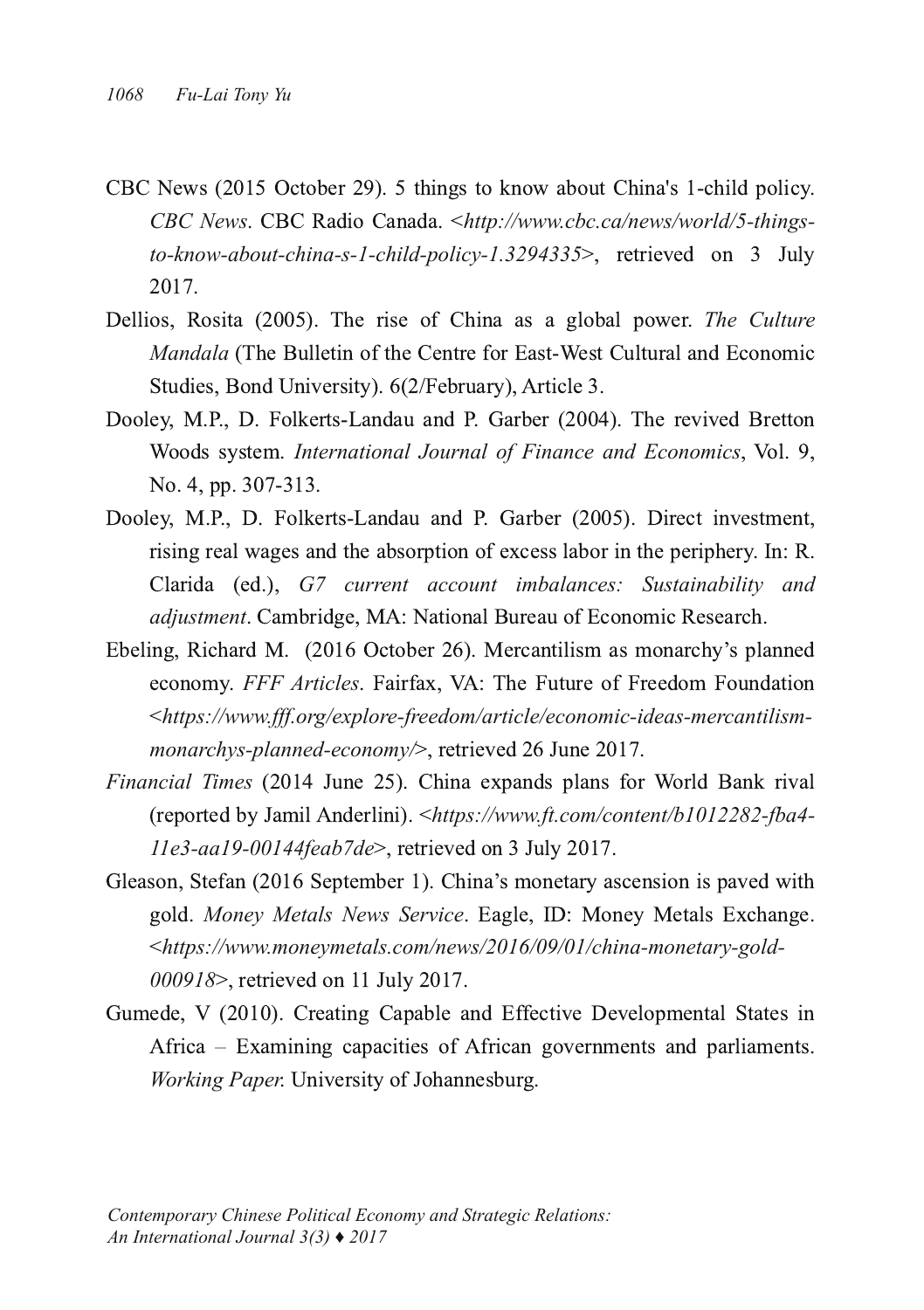- Hansen, Simon (2014 October 14). Techno-nationalism in China's rise: The next gunpowder moment. The Strategist. Barton, Australian Capital Territory: Australian Strategic Policy Institute <https://www.aspistrategist. *org.au/techno-nationalism-in-chinas-rise-the-next-gunpowder-moment/>.* retrieved on 3 July 2017.
- Hawkins, William R. (2005 February 3). China pursues 'manifest destiny' through mercantilism and imperialism. American Economic Alert. Washington, DC: United States Business & Industry Council.
- Heckscher, Eli (1935). Mercantilism. Revised edition, 2 volumes. London: George Allen & Unwin.
- Holslag, Jonathan (2006). China's new mercantilism in Central Africa. African and Asian Studies, Vol. 5, No. 2, pp. 133-169.
- Howden, David and Yang Zhou (2015). Why did China's population grow so quickly? The Independent Review, Vol. 2, No. 20 (Fall), pp. 227-248.
- Ito, Takatoshi and Anne O. Krueger (eds) (2007). Growth theories in light of the *East Asian experience* (National Bureau of Economic Research East Asia Seminar on Economics). NBER-EASE Volume 4. Chicago, IL: University of Chicago Press.
- Jiang, Ying (2012). Cyber-nationalism in China: Challenging Western media *portrayals of Internet censorship in China*. North Terrace: University of Adelaide Press.
- %G@FKGF *Japan, who governs? – The rise of the developmental state* New York: Norton.
- Knight, John (2012). China as a developmental state. CSAE Working Paper WPS/2012-13. Centre for the Study of African Economies, Department of Economics, University of Oxford.
- Krugman, Paul (2010 March 14). Taking On China. The New York Times (Opinion), 14th March 2010 <http://www.nytimes.com/2010/03/15/opinion/ *15krugman.html>*, retrieved on 26 June 2017.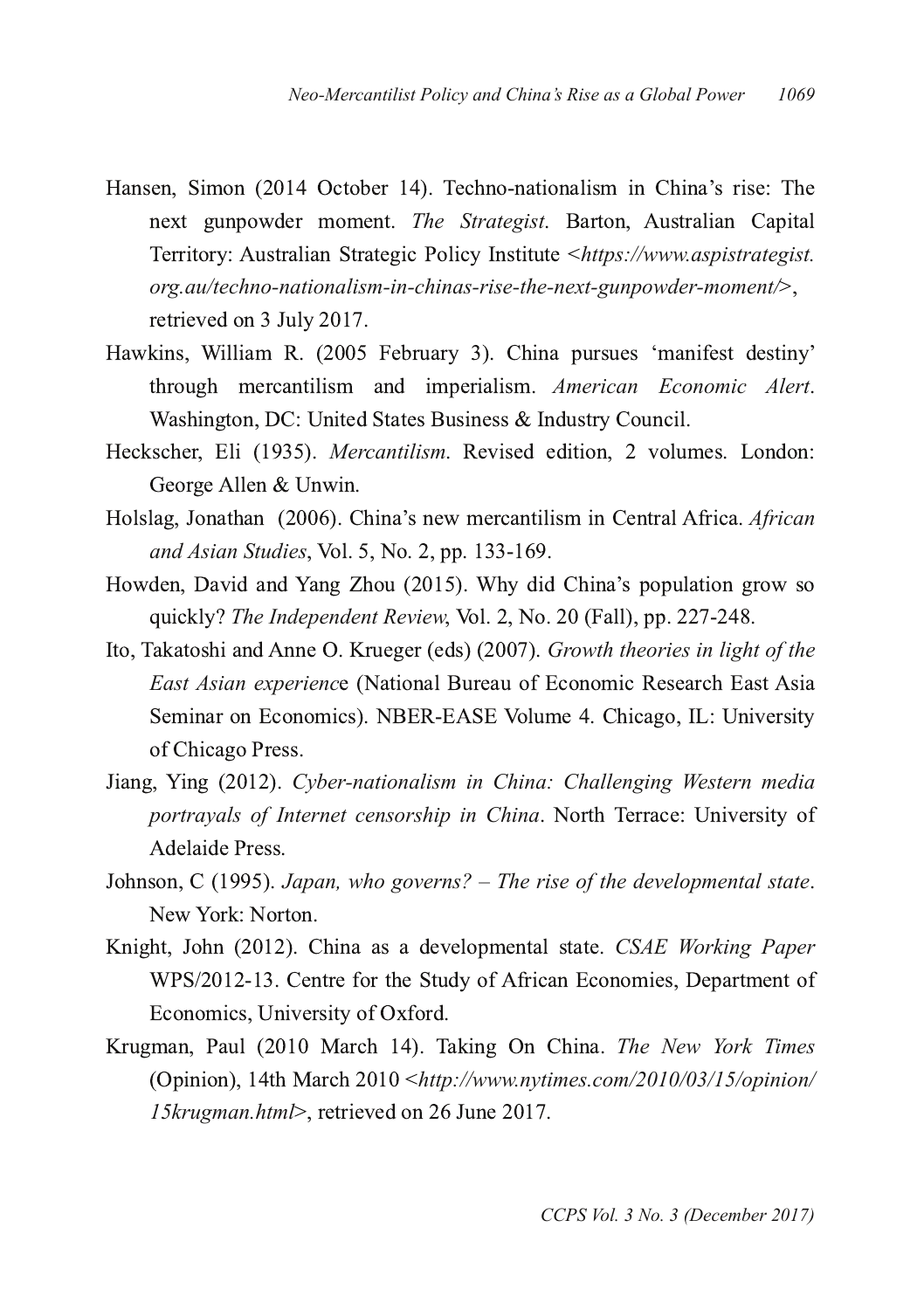- LaHaye, Laura (2008). Mercantilism. The Concise Encyclopedia of Economics. Library of Economics and Liberty. Carmel, IN: Liberty Fund, Inc. <http:// *www.econlib.org/library/Enc/Mercantilism.html>*, retrieved on 26 June 2017.
- Li, H., Z. Liu and I. Rebelo (1998). Testing the neoclassical theory of economic growth: Evidence from Chinese provinces. Economics of Planning, Vol. 31, Issue 2-3 (May), pp. 117-132.
- Li Haoran ( 李浩然 ) and Yuan Xiaohang ( 袁曉航 ) (2016). 界工程師 -- 新角色下中國的「一帶一路 | 倡議》[from "the workshop of the world" to "the architect of the world": China's new role in "the Belt" and Road Initiative"]. Hong Kong: Joint Publishing ( 有限公司).
- Lichauco, Alejandro (1988). Nationalist economics. Quezon City: SPES Institute. Inc.
- Linebarger, Paul M. A., Djang Chu and Ardath W. Burks (1956 [1954]). Far *Eastern governments and politics: China and Japan.* 2nd edition. Princeton, NJ: D. Van Nostrand.
- List, Frederick (1928). The national system of political economy. London: Longmans, Green and Co.
- Mabasa, K. and Z. Mqolomba (2016). Revisiting China's developmental state: Lessons for Africa. Strategic Review for Southern Africa, Vol. 38, No. 1, pp. 69-84.
- Magnusson, Lars (1994). Eli Heckscher and mercantilism: An introduction. *Uppsala papers in economic history*, research report, Vol. 35.
- McCusker, John J. (year unknown). Review on Eli F. Heckscher's Mercantilism. Economic History Association's EH.net. La Crosse, WI: Department of Economics, University of Wisconsin-La Crosse. <http://eh.net/book\_ *reviews/mercantilism/>* retrieved on 26 June 2017.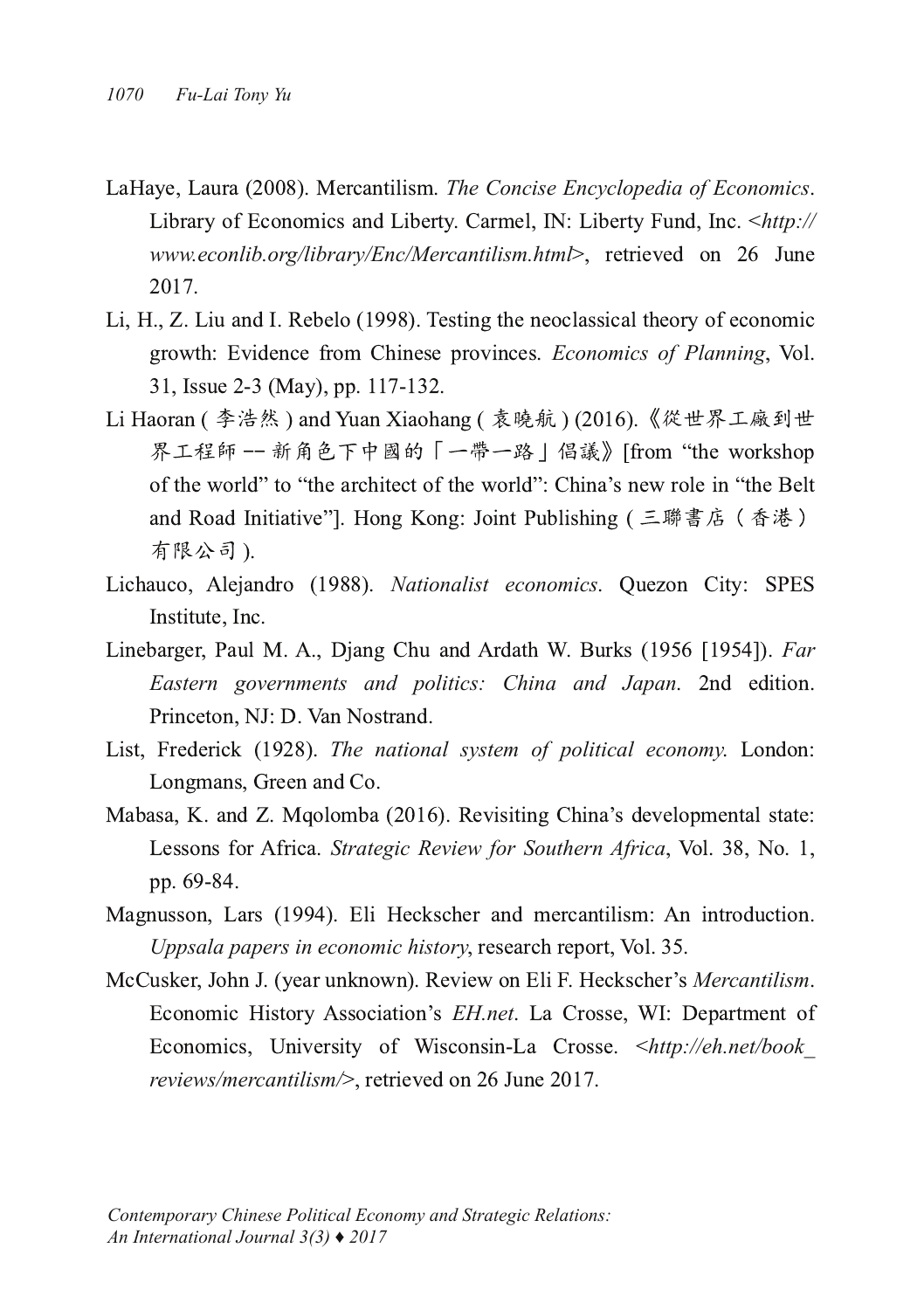- McCusker, John J. (1996). British mercantilist policies and the American colonies. In: Stanley L. Engerman and Robert E. Gallman (eds), The *Cambridge economic history of the United States. New York: Cambridge* University Press, pp.337-362.
- Ministry of Education, People's Republic of China (1998 December 24). Action scheme for invigorating education towards the 21st Century <http://ie. china-embassy.org/eng/whjy/t112959.htm>, retrieved on 15 July 2017.
- Montaigne, Michel de (1580). That the profit of one man is the damage of another. In: The essays of Michel de Montaigne, by Michel de Montaigne, translated by Charles Cotton, edited by William Carew Hazlitt. Web edition published by eBooks@Adelaide, The University of Adelaide Library, University of Adelaide <https://ebooks.adelaide.edu.au/m/montai gne/michel/essays/index.html>, retrieved on 3 July 2017.
- Rees, J.F. (1929). Mercantilism and the colonies. In: J. Holland Rose, A.P. Newton and E. A. Benians (eds), *The Cambridge history of the British* Empire. Volume 1. Cambridge: Cambridge University Press, pp. 561-602.
- Rodrik, Dani (2013 January 9). The new mercantilist challenge. Project Syndicate <https://www.project-syndicate.org/commentary/the-return-of-m *ercantilismbydanirodrik?barrier=accessreg http://www.ilsole24ore.c om/art/economia/2013.../mercantilist-challenge-145839 PRN.shtml>,* retrieved 26 June 2017.
- Shin, Hee-Young (2015 April 16, posted for comments, unpublished). Revisiting Friedrich List's National System of Political Economy. *Economic Thought http://etdiscussion.worldeconomicsassociation.org/wp* -content/uploads/Hee-Young-Shin-13-april-15.pdf>, accessed on 8 November 2017.
- South China Morning Post (2017 February 5). China stocked up on Swiss gold as turbulent year came to a close. <http://www.scmp.com/news/china/econo *my/article/2068101/china-stocked-swiss-gold-turbulent-year-came-close>*, retrieved 16 July 2017.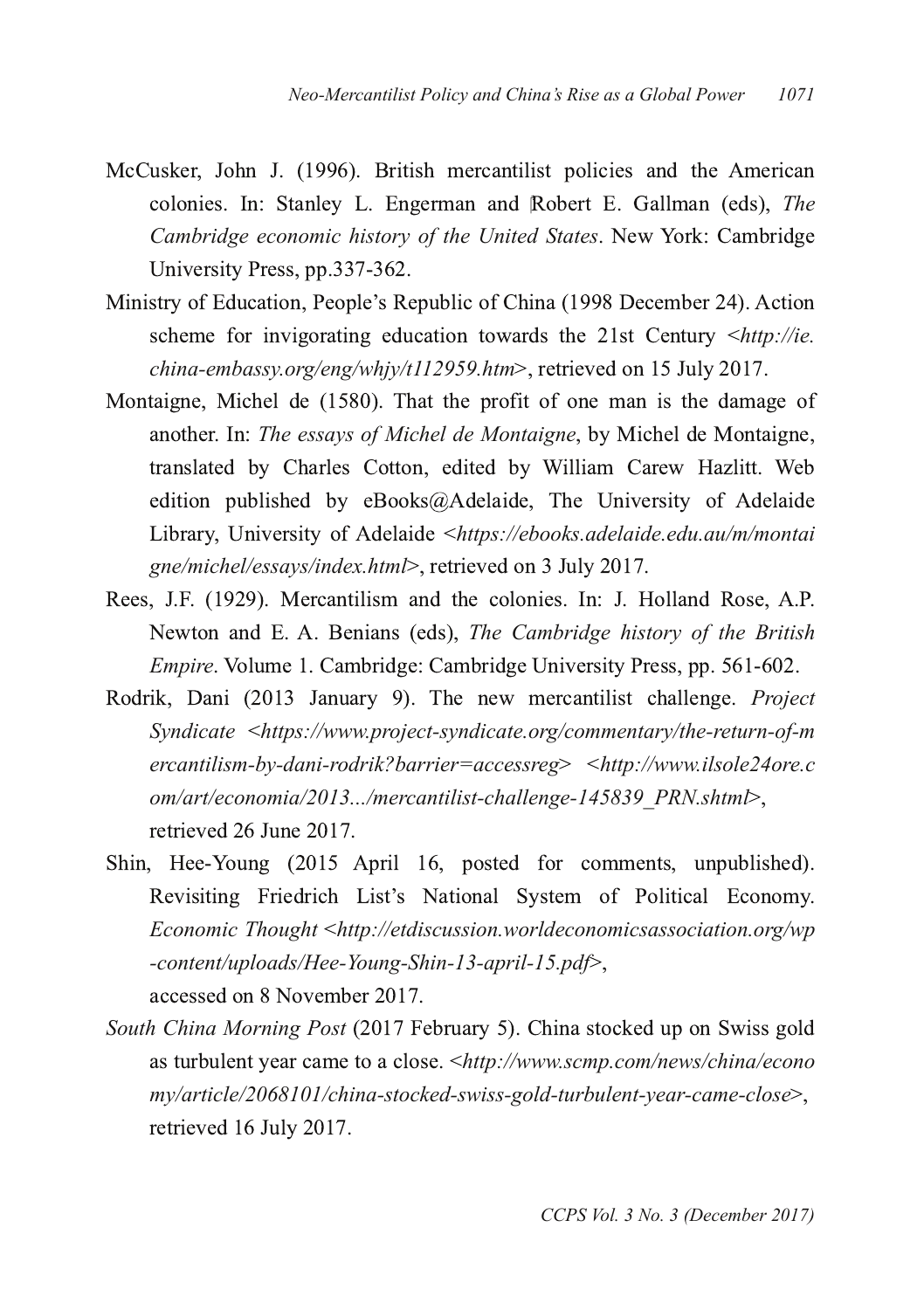- State Council, People's Republic of China (2016 August 8). China to boost scientific and technological innovation  $\langle$ http://english.gov.cn/policies/late *st\_releases/2016/08/08/content\_281475412096102.htm>*,\_retrieved\_on\_3 July 2017.
- Strangeland, Charles Emil (1901). Pre-Malthusian Doctrines of Population. (MA Thesis, Department of Political Science, The University of Minnesota.)
- The Economist (2016 November 19). Who is Chinese? The upper Han. The *Economist* (Briefing) <https://www.economist.com/news/briefing/2171026 4-worlds-rising-superpower-has-particular-vision-ethnicity-and*nationhood-has*> retrieved on 6 November 2017.
- Verma, Krishna K. (2016). Impact of Chinese mercantilism state on India. *Journal Global Values*, Vol. 7, No. 2, pp. 1-8.
- von Hörnigk, Philipp (1684). Austria over all, if she only will. In: Arthur Eli *Konroe (ed.), Early economic thought: Selections from economic literature* prior to Adam Smith. Cambridge, MA: Harvard University Press, 1951.
- The Wall Street Journal (2016 February 7). China's forex reserves plunge to more-than-three-year low. <https://www.wsj.com/articles/chinas-forex-rese *rves-plunge-to-more-than-three-year-low-1454816583>*, retrieved on 26 June 2017.
- Wein, Michelle A., Stephen J. Ezell and Robert D. Atkinson (2014 October). The Global Mercantilist Index: A new approach to ranking nations' trade policies <http://www2.itif.org/2014-general-mercantilist-index.pdf>. Washington, DC: The Information Technology and Innovation Foundation (ITIF).
- Weiss, Martin A. (2017 February 3). Asian Infrastructure Investment Bank (AIIB). CRS Report R44754. Washington, DC.: Congressional Research Service. <https://fas.org/sgp/crs/row/R44754.pdf>, retrieved on 3 July 2017.